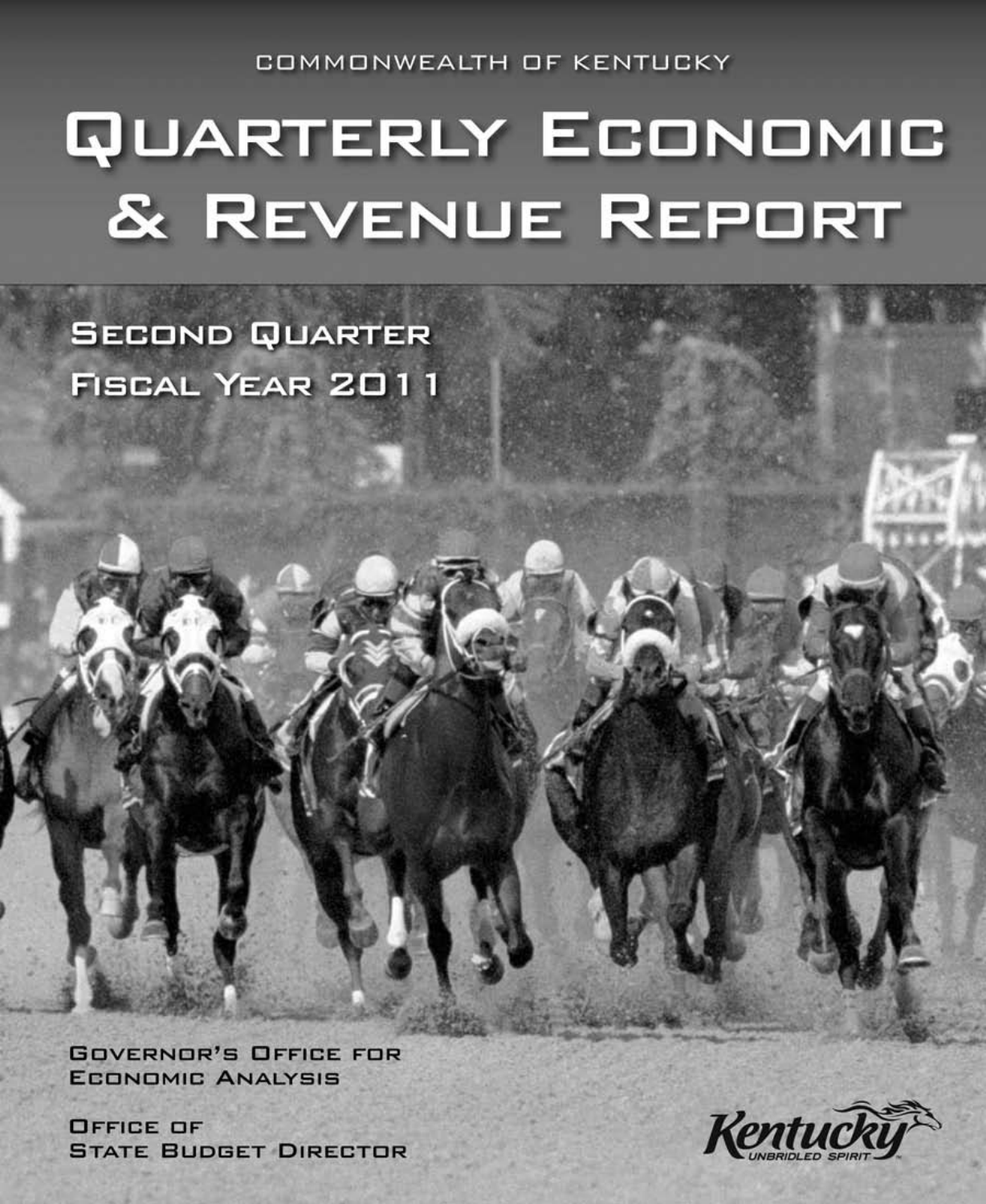

*Office of State Budget Director* 

Capitol Building, 700 Capitol Avenue Frankfort, Kentucky 40601

**Steven L. Beshear Governor** 

(502) 564-2611 or (502) 564-7300 FAX: (502) 564-7022 or (502) 564-6684 Internet: osbd.ky.gov

Governor's Office for Policy and Management Governor's Office for Economic Analysis Governor's Office for Policy Research

**Mary E. Lassiter State Budget Director** 

February 1, 2011

The Honorable Steven L. Beshear Governor Commonwealth of Kentucky State Capitol Building Frankfort, KY 40601

Dear Governor Beshear:

The attached Quarterly Economic and Revenue Report summarizes the revenue and economic statistics for the second quarter of Fiscal Year 2011 (FY11). This report includes an interim economic and revenue forecast for the last two quarters of FY11 and the first quarter of FY12.

General Fund receipts for the second quarter of FY11 totaled \$2,298.4 million, an increase of 6.3 percent compared to the same period in FY10. Road Fund revenues totaled \$314.3 million, an increase of 12.6 percent from the second quarter of FY10.

The interim General Fund forecast for the final two quarters of FY11 projects an increase of 4.3 percent compared to the same period one year ago, resulting in an unofficial interim outlook for the entire FY11 of \$8,624.5 million, or \$53.6 million higher than the enacted official revenue estimates. A large part of the \$53.6 million includes higher projected revenues from the severance taxes. If actual receipts materialize as projected, \$31.2 million of the \$53.6 million will be appropriated to the two statutorily dedicated revenue-sharing programs that govern severance taxes.

The interim forecast for the Road Fund for the final two quarters of FY11 is \$686.9 million and calls for an increase of 9.9 percent. The interim estimate for the full year FY11 is \$1,339.9 million, \$69.3 million more than the official revenue forecast.

Early indications are that the Christmas shopping season was the best since 2005, with same-store sales near 7.0 percent growth. The remaining troubling part of the economy is the stubbornly-high unemployment rate which is still above 10 percent.

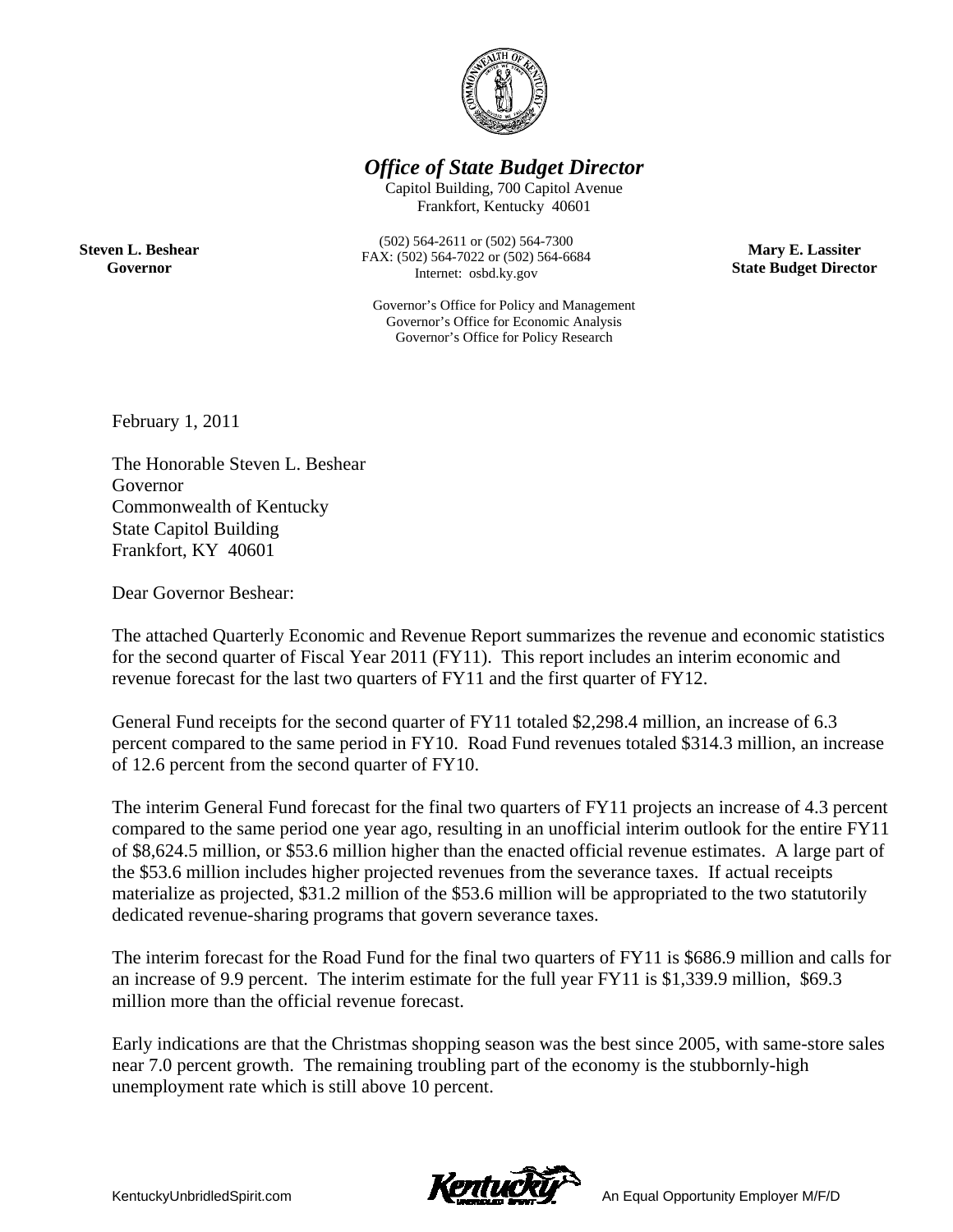Governor Beshear February 1, 2011 Page 2

For the first time since 2007, the interim General Fund estimates reflect that revenues are expected to meet budgeted levels, with a small positive margin. The Road Fund, however, does appear to be outperforming projections.

The report also projects General Fund growth of 4.2 percent and Road Fund growth of 3.8 percent for the first quarter of FY12, but the remaining three quarters of FY12 are beyond the forecasting horizon of this report. We continue to be cautious as the economic recovery has not produced job growth levels that we would expect to see in a recovery period. We will continue to monitor the economic and fiscal conditions of the Commonwealth and will keep you apprised of developments.

Sincerely,

May E. Lositer

Mary E. Lassiter State Budget Director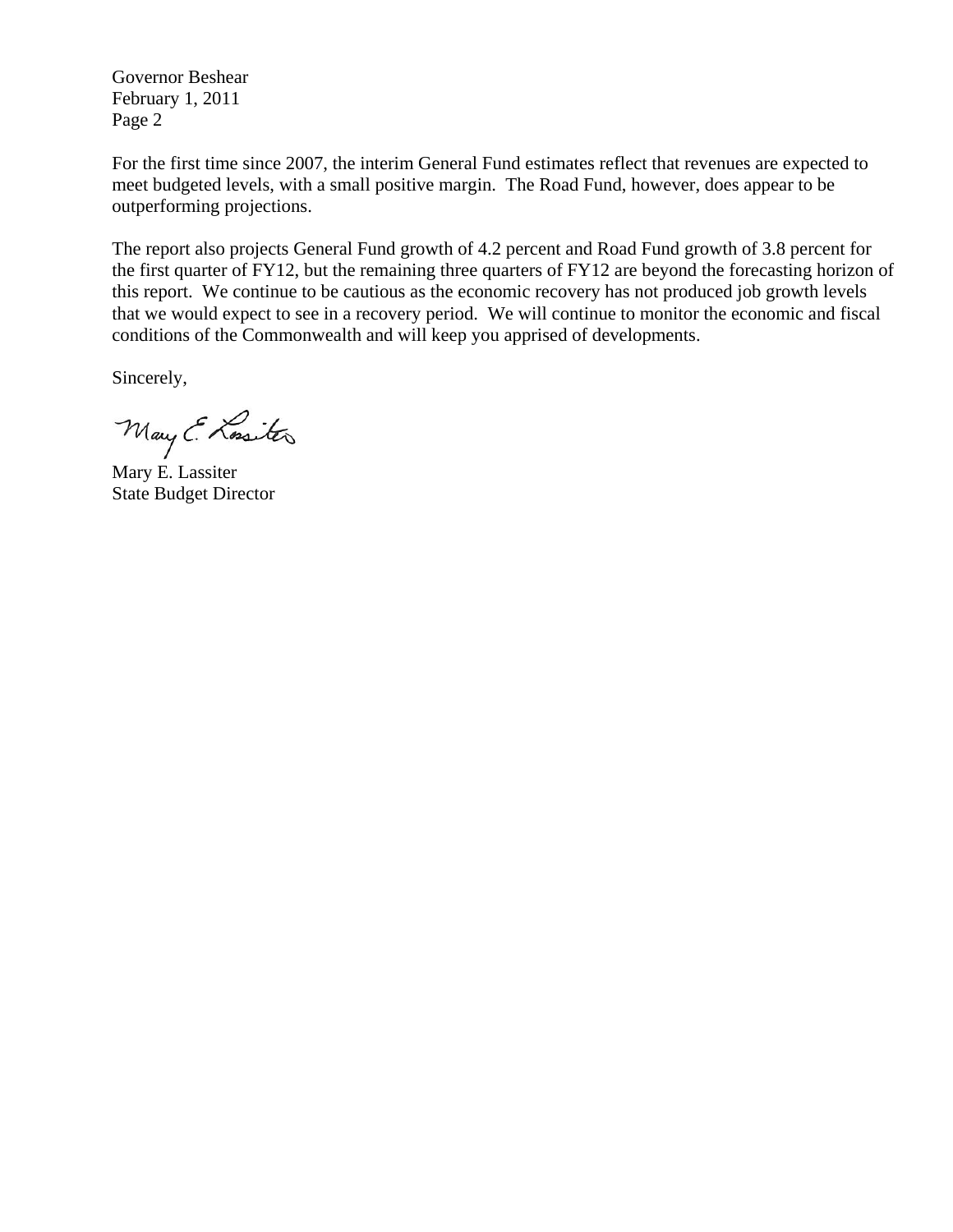### TABLE OF CONTENTS

| <b>Revenue Receipts - Second Quarter FY2011</b> |
|-------------------------------------------------|
| The Economy                                     |
| <b>Interim Outlook</b>                          |
|                                                 |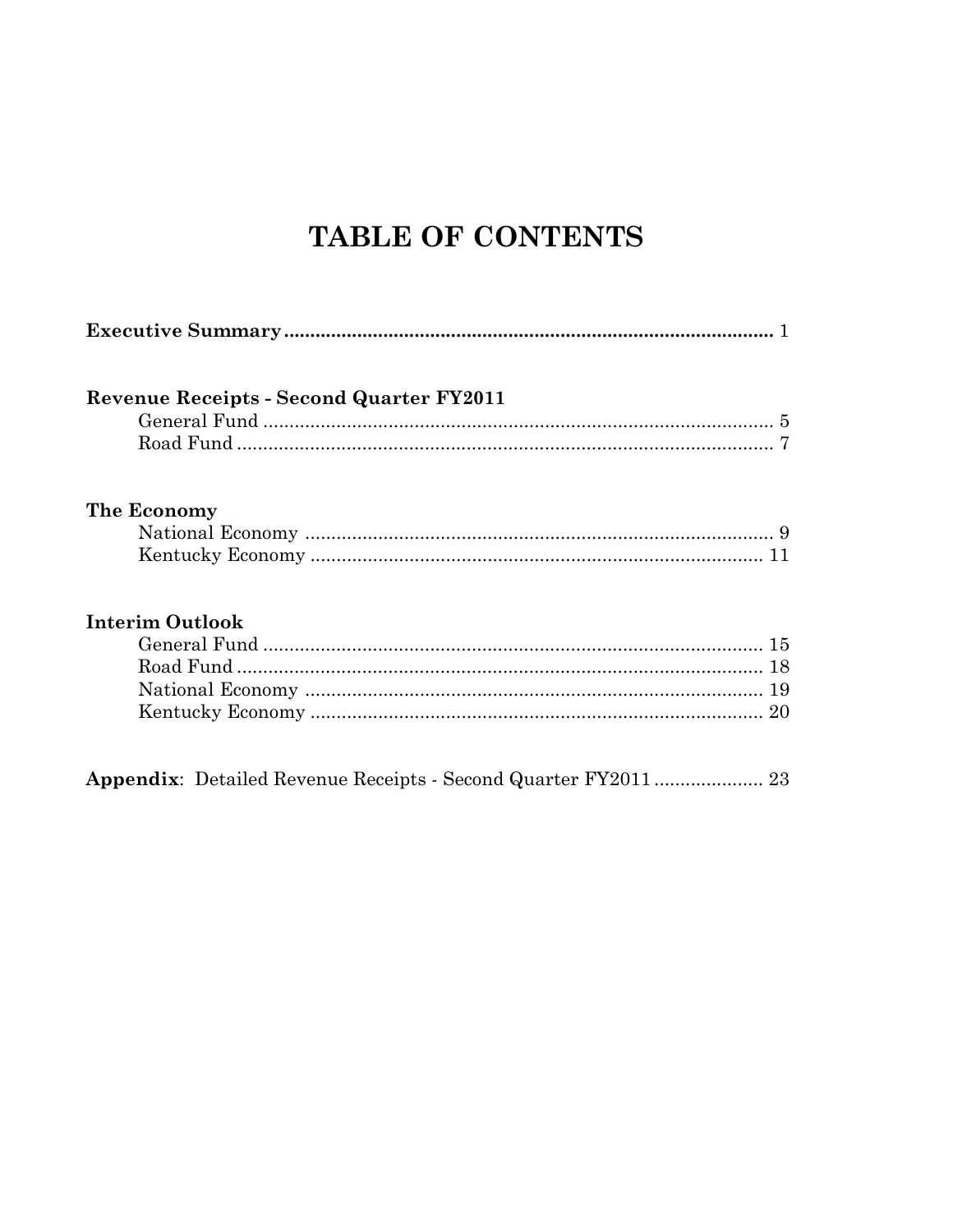

In accordance with KRS 48.400(2), the Office of State Budget Director (OSBD) has prepared a Quarterly Economic and Revenue Report for the second quarter of FY11. As required by law, this report includes a current synopsis of the economic and fiscal conditions of the Commonwealth, as well as an outlook for the next three fiscal quarters.

This second edition of the *Quarterly Report* provides a second unofficial estimate for the current year revenues as well as a first quarter examination of the upcoming fiscal year. It is customary to juxtapose the latest unofficial estimates with the official enacted estimates that were included in the budget process. Both the General Fund and Road Fund estimates are included. Unless otherwise noted, the enacted estimates include the fiscal impact of all recently enacted laws that would affect revenues. These impacts, which total \$80.1 million in FY11, have been incorporated into the estimates for the major tax categories.

To fulfill the requirement to provide an update on current economic conditions, two sections of narrative information are included in this report. The first section profiles the most recent history of the US and Kentucky economies. Later, in the outlook section of the report, a three-quarter outlook is provided using the control forecast from Global Insight as well as the MAK model for Kentucky which is developed, maintained, and operated by the Office of State Budget Director.

Some of the highlights of this report are summarized below . For greater detail, please refer to the relevant portion of the report.

- General Fund receipts rose for the third consecutive fiscal quarter following five consecutive declines.
- Road Fund receipts have now posted a fourth consecutive quarterly increase following a recession that led to seven consecutive quarters of declining revenues. The Road Fund is in full recovery mode due to current and projected strength in the motor fuels and motor vehicle usage taxes.
- The recovery for the General Fund is gaining some momentum after posting 6.3 percent growth in the second quarter. Each of the three consecutive gains in the General Fund has increased in magnitude, but the trend is likely to mitigate as the quarters of comparison improved in FY10.
- Despite the fragile nature of the economic recovery, two revenue sources have established a growth pattern in excess of projections. The corporation income tax is clearly benefiting from the national growth in corporate profits. All of the corporate variables are well poised for growth in excess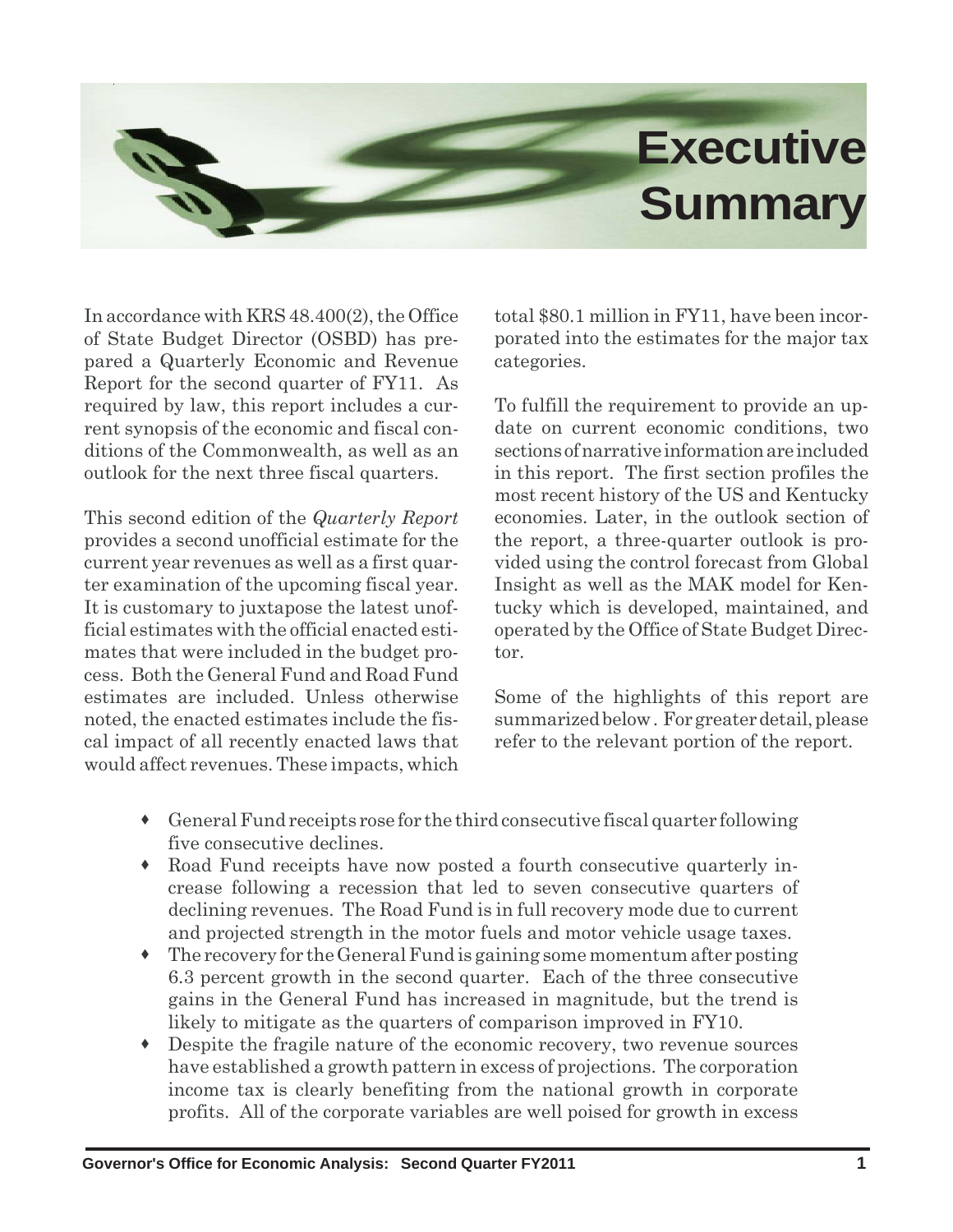of the official estimates. Coal severance tax receipts are also coming in ahead of the pace set by the official estimates. The combination of corporate and coal is approximately \$150 million ahead of projections for FY11.

- Offsetting these well-performing taxes, the remainder of the General Fund is slightly below the growth incorporated into the official estimates.
- Compared to the enacted estimates, the unofficial General Fund estimate calls for growth of 4.9 percent in FY11 for a final sum of \$8,624.5 million. If realized, the estimate would exceed the enacted estimate of \$8,570.9 by \$53.6 million.
- Interim estimates for the Road Fund also reveal a projected excess of revenues over the official estimates. Due to growth in the fuels taxes, the current unofficial estimate calls for \$1,339.9 million in FY11, an amount \$69.3 million higher than the official estimate.
- $\triangle$  Regarding the economy, real GDP is expected to rise 1.9 percent in the last three quarters of FY11; this growth was largely based on the high growth in real private investment and real exports.
- $\bullet$  Kentucky personal income rose by a welcomed 4.0 percent in the first quarter, despite zero growth in Kentucky employment. Personal income in Kentucky is expected to rise 2.3 percent for the remainder of the fiscal year.
- The three-quarter outlook calls for no drastic changes to the national forecast, especially the economic forecast that prevailed when the official estimates were approved. There was a period earlier in calendar year 2010 when Global Insight had raised the forecast for many key variables. Since then, the economy has softened somewhat but still compares favorably to the last approved Consensus Forecasting Group (CFG) forecast of the economy.
- Recent regional projections have shown Kentucky in a favorable light visà-vis the recovery path of other states.

As may be inferred in the previous bulleted items, the recovery is viewed by national experts as somewhat fragile, such that moderate disruptions have a greater possibility than usual of escalating into full-blown setbacks. The optimistic scenario presented to OSBD from Global Insight increased in probability due to an upturn in the exporting sector and some signs of growth in domestic consumption during the holiday season. The pessimistic scenario continued to underscore weakness in employment growth as an impediment to sustained consumption growth. Most economists have begun to see equal weight in the upside and downside risks, leaving the control forecast the overwhelming choice for short-term forecasting.

Given this volatility and given the presence of the significant downside risks, both the General Fund and Road Fund estimates prepared in this report should be interpreted to be "right on course" rather than "significantly ahead of schedule". Both amounts in excess of the official estimates are within the normal error range of economic models, especially models with as many volatile components as the Global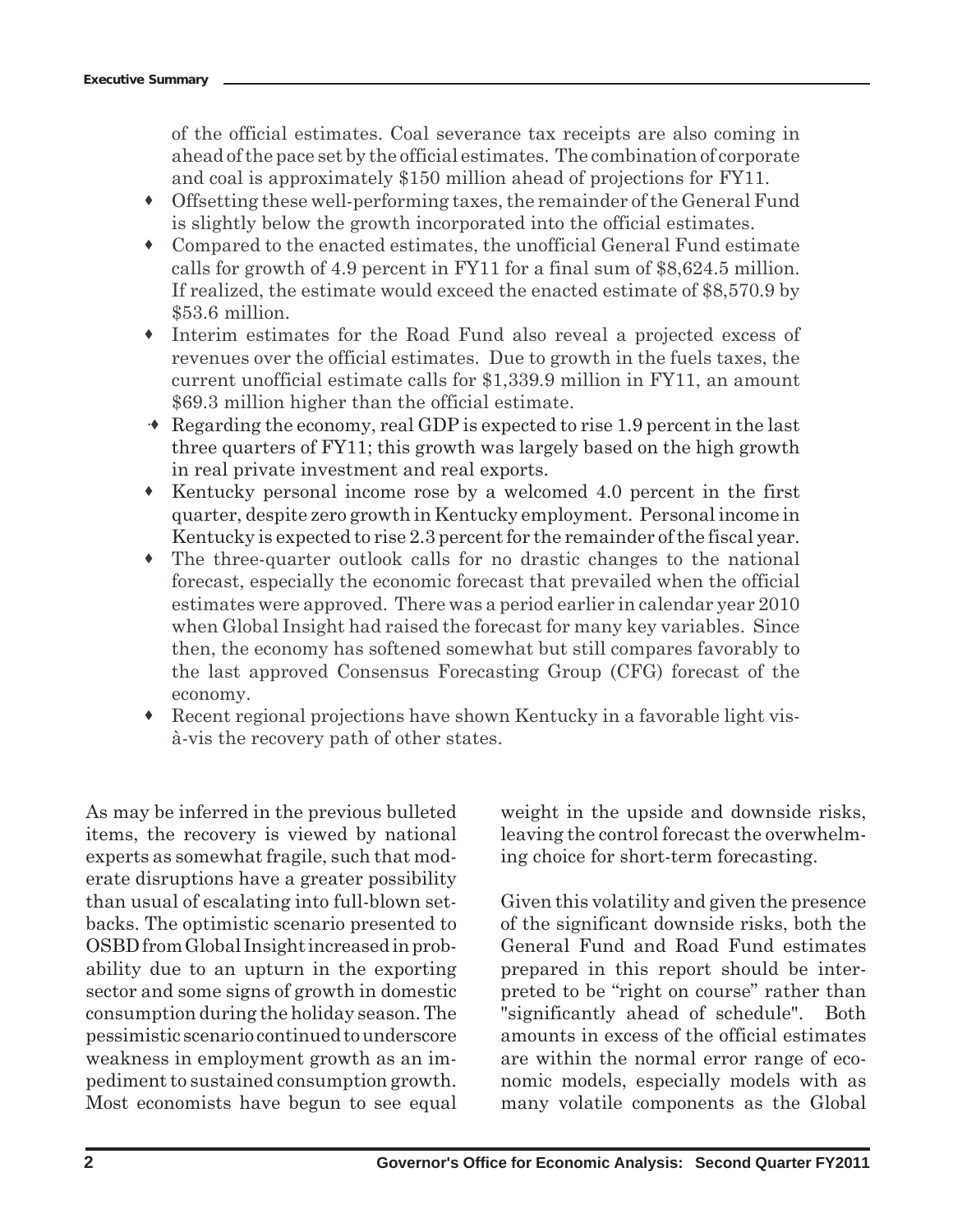give us a better indicator of final 2011 rev- were somewhat less severe than most states Insight, MAK, and the Kentucky revenue models. The next report in April 2011 should enues, given that we will be able to observe several important taxes that are heavily dependent on the early year refund season.

Finally, it is often useful to know what the experts are saying about the Kentucky economy. While this is difficult to do on a totally objective scale, the intangible remarks from the experts seem to be saying that Kentucky should recover from the recession more quickly since our peak-to-trough losses in several key variables is a much smaller gap than states that have been decimated by the housing sector crisis. By most accounts, the losses endured by Kentucky from the national recession that ended in June 2009 were somewhat less severe than most states. There are three primary factors at play. First, the loss of household wealth from home equity was not as severe in Kentucky since there was a smaller run-up in prices and less speculative buying. Second, all mineral extraction states had hard assets to fall back to when other sectors failed. Finally, Kentucky has a broad mix of manufacturing instead of an overreliance on a single industry. The diversity and stability of our tax code also limits the downside risks during recessions by sustaining government services and interjecting resources into the private economy.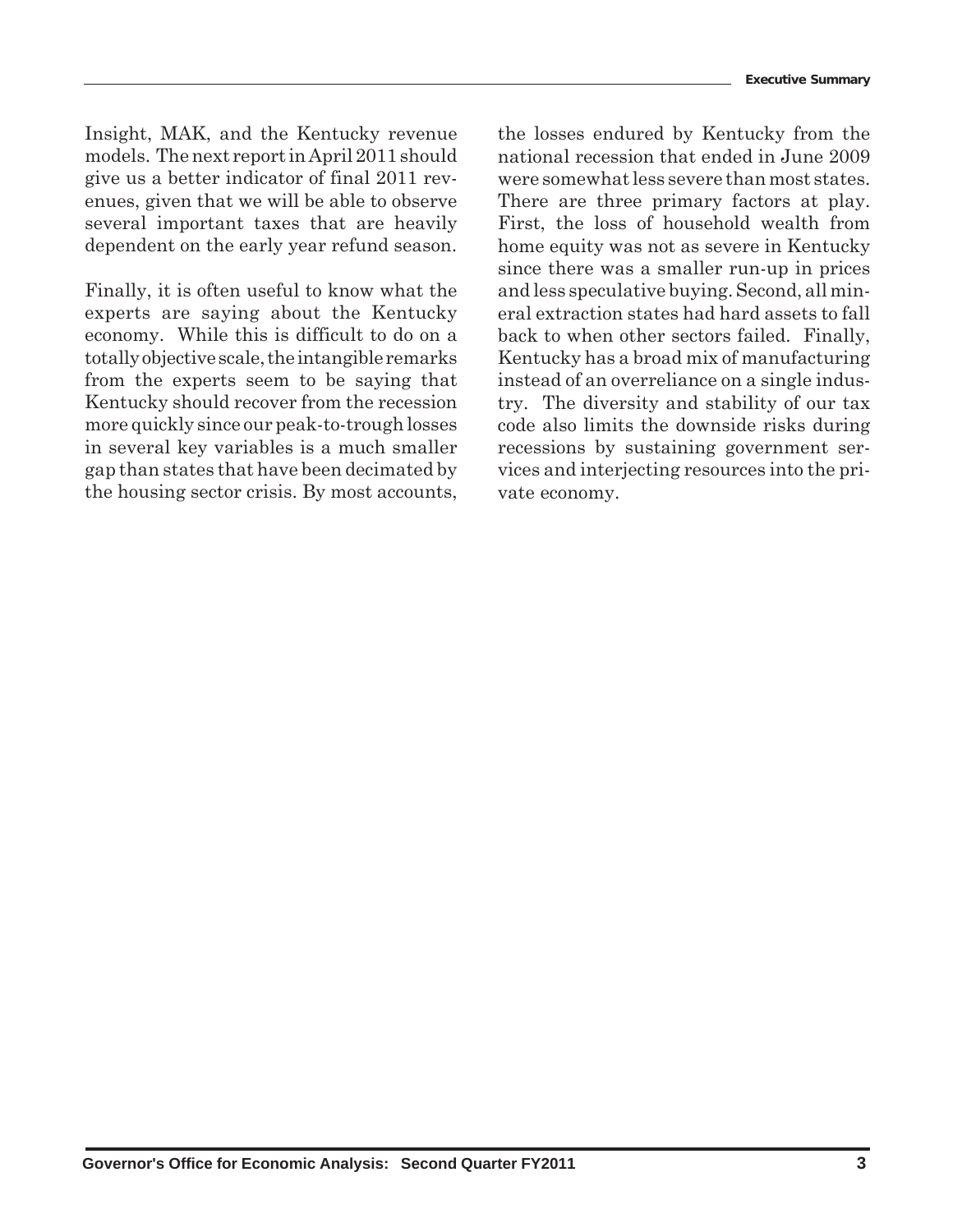**This page intentionally left blank.**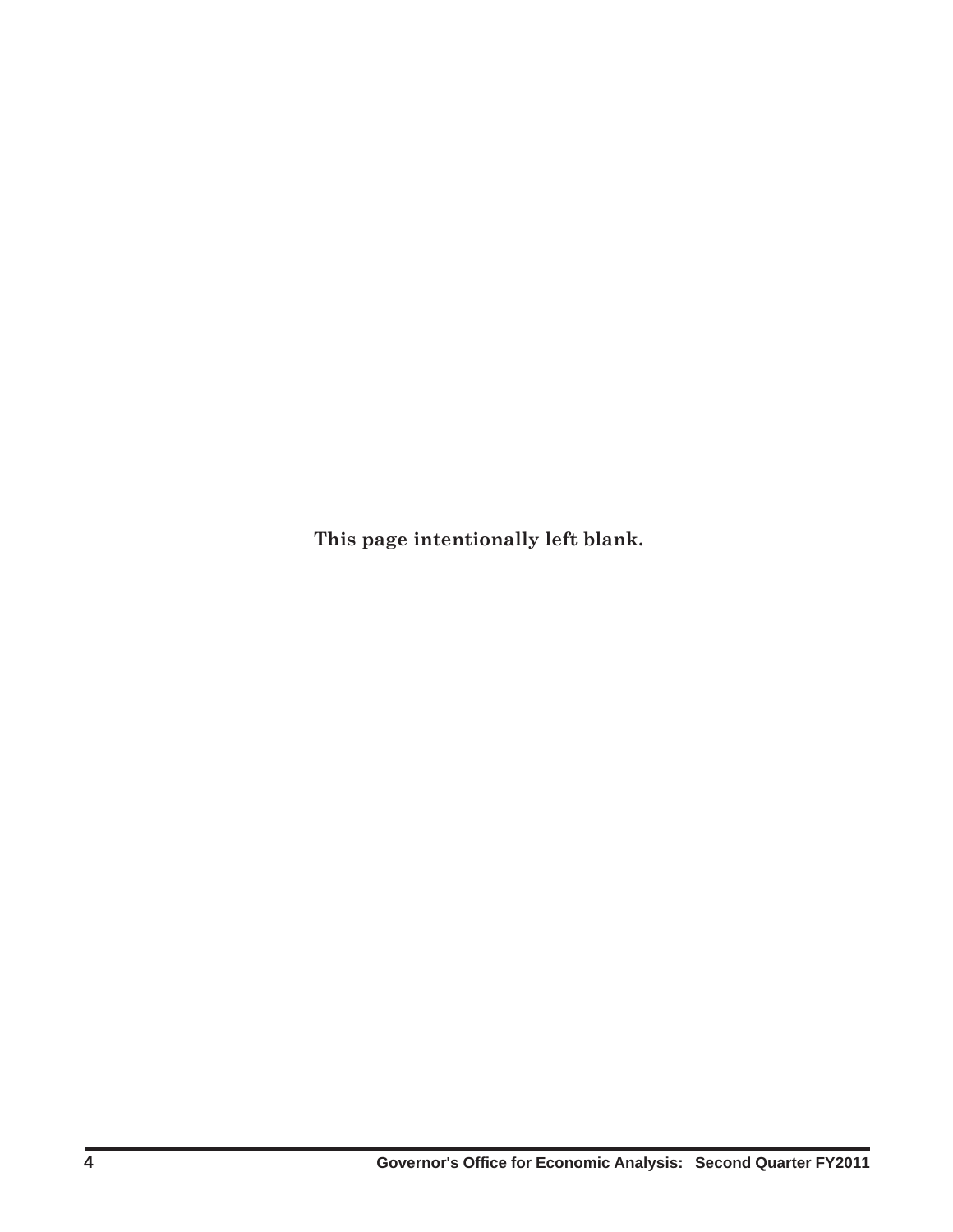

#### **GENERAL FUND**

Revenue collections grew 6.3 percent, or \$136.0 million, in the second quarter of FY11 following a 4.4 percent increase in the first quarter of the year. Through the first two quarters of the fiscal year, receipts have increased 5.4 percent. Revenues have now grown in three consecutive quarters following five consecutive quarterly declines.

Second quarter gains were driven primarily by improvements in sales and use, individual income, limited liability entity tax (LLET), property and coal severance tax receipts. Those revenue sources accounted for an increase of \$130.7 million in the second quarter. Receipts in the second quarter totaled \$2,298.4 million compared to \$2,162.4 million received in the second quarter of FY10. Collections in the major revenue categories are shown in summary form in Table 1. Detailed information on these and other accounts is available in the Appendix.

Variations in the quarterly receipts are often affected by differences in the timing of payments into revenue accounts. While timing differences were not as prevalent as in the past, property tax receipts continue to record fluctuations because of these differences. The due-date for timely paid real property tax payments is December 31 of

| Table 1<br><b>Summary General Fund Receipts</b><br>(million \$) |                   |                   |                        |             |  |  |  |  |  |
|-----------------------------------------------------------------|-------------------|-------------------|------------------------|-------------|--|--|--|--|--|
|                                                                 | <b>FY11</b><br>Q2 | <b>FY10</b><br>Q2 | <b>Diff</b><br>$($ \$) | Diff<br>(%) |  |  |  |  |  |
| Sales and Use                                                   | 732.9             | 690.9             | 42.0                   | 6.1         |  |  |  |  |  |
| Individual Income                                               | 829.1             | 788.4             | 40.7                   | 5.2         |  |  |  |  |  |
| <b>Corporation Income</b>                                       | 56.0              | 55.4              | 0.6                    | 1.1         |  |  |  |  |  |
| LLET                                                            | 53.5              | 36.1              | 17.4                   | 48.1        |  |  |  |  |  |
| <b>Coal Severance</b>                                           | 72.2              | 65.0              | 7.2                    | 11.1        |  |  |  |  |  |
| Cigarette Tax                                                   | 67.0              | 67.3              | $-0.4$                 | $-0.5$      |  |  |  |  |  |
| Property                                                        | 299.2             | 275.8             | 23.4                   | 8.5         |  |  |  |  |  |
| Lottery                                                         | 50.0              | 49.0              | 1.0                    | 2.0         |  |  |  |  |  |
| Other                                                           | 138.5             | 134.4             | 4.1                    | 3.0         |  |  |  |  |  |
| ITOTAL                                                          | 2,298.4           | 2,162.4           | 136.0                  | 6.3         |  |  |  |  |  |

each year. The late due date creates timing differences as payments are transferred from the county sheriffs' offices to the state account.

Total sales and use tax receipts for the quarter were \$732.9 million, compared to \$690.9 million in the second quarter of FY10. The 6.1 percent increase is an abrupt improvement over the 3.5 percent decline in the second quarter of last year. Year-to-date sales tax receipts have increased 4.7 percent.

Individual income tax posted receipts of \$829.1 million compared to last year's second quarter receipts of \$788.4 million. The resulting growth rate was 5.2 percent, and compares to a growth rate of -8.3 percent for the second quarter of last year. Fiduciary, declarations and net returns payments (three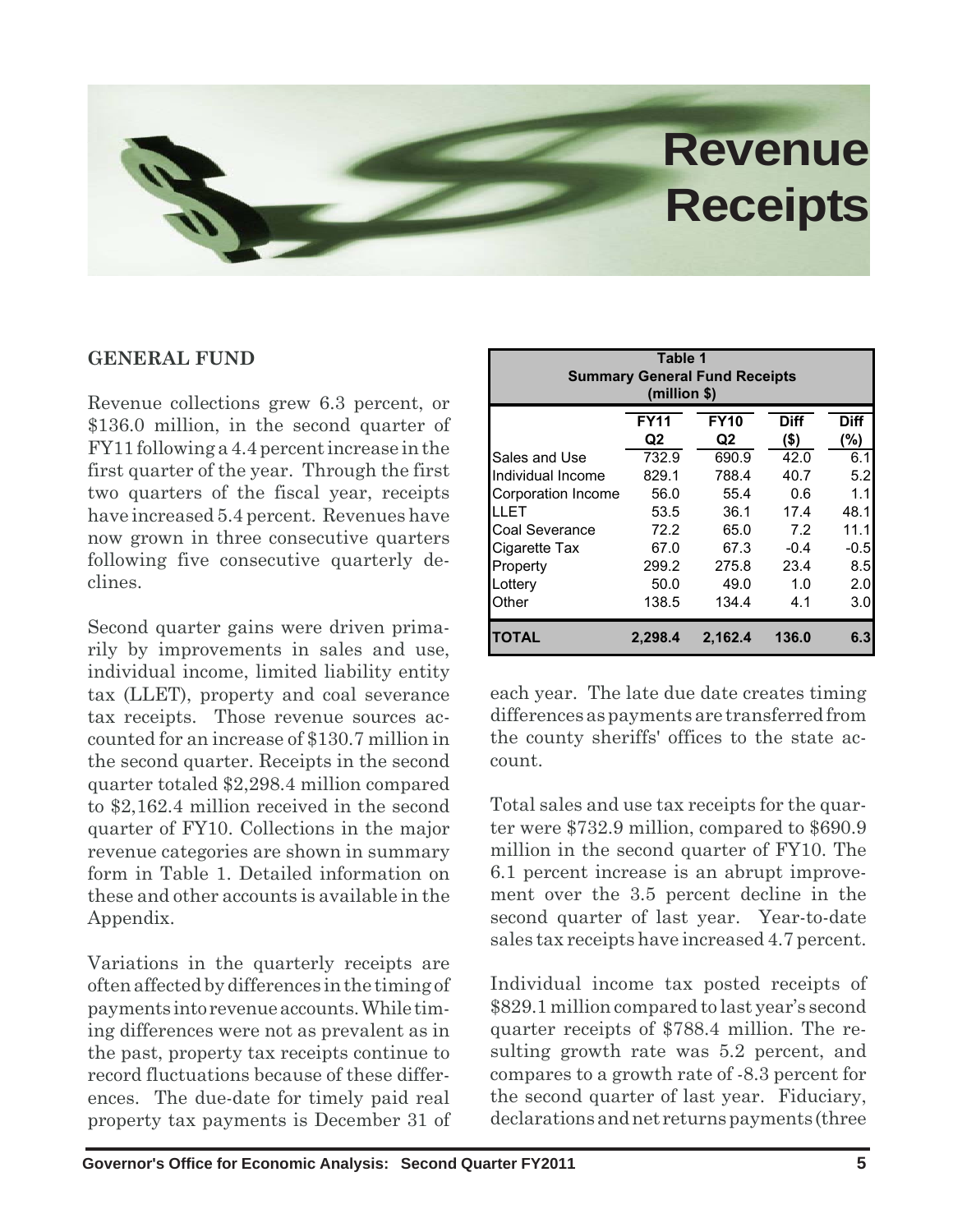smaller components of this tax) displayed typical seasonal and timing differences but remain mostly on target with the exception of fiduciary payments, which lag beind forecasted values. In the main the income tax is overwhelmed by withholding receipts, which grew sharply compared to the same period of last year.

Combined corporation income and LLET receipts were up in the second quarter of the fiscal year. Revenues of \$109.5 million were 19.7 percent more than year-earlier figures of \$91.5 million.

Coal severance tax revenue increased in the second quarter, with receipts up 11.1 percent. Collections of \$72.2 million compare to the FY10 second quarter total of \$65.0 million. Through the first six months of FY11, receipts have grown by 10.0 percent.

Cigarette tax receipts of \$67.0 million in the second quarter of FY11 declined slightly compared to last year's total of \$67.3 million. Year-to-date cigarette tax receipts have fallen 3.9 percent due to lower sales.

Second quarter property tax receipts posted revenues that were \$23.4 million more than the second quarter of FY10. The difference is mainly due to timing issues in the real property subcategory. The FY11 second quarter receipts of \$299.2 million compare with \$275.8 million from the second quarter of FY10.



**Figure 1 General Fund Receipts Second Quarter FY11**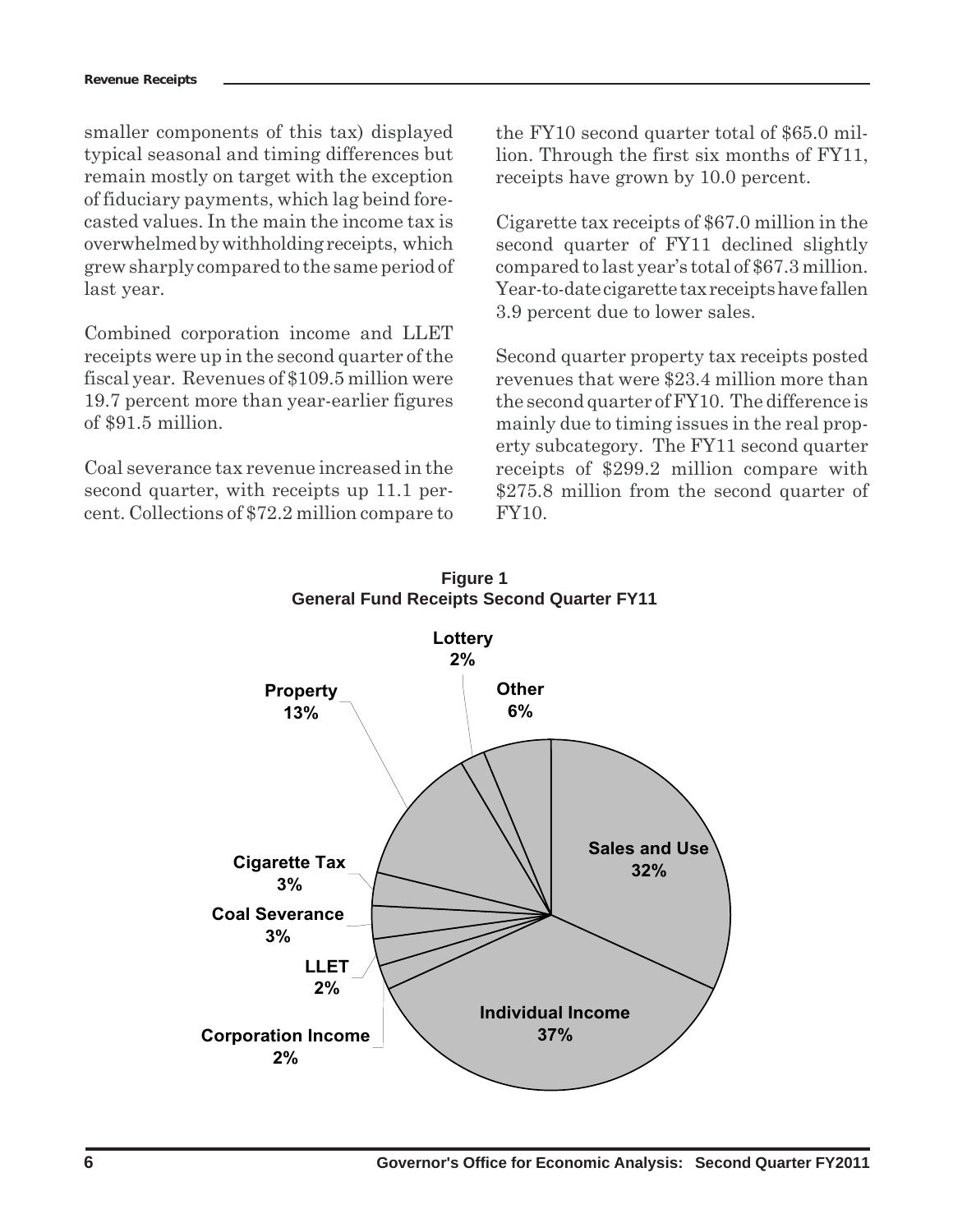quarter total of \$49.0 million. However, Lottery receipts were \$50.0 million, which were 2.0 percent above last year's second lottery sales have fallen behind projections which will affect the dividend schedule in the second half of FY11.

The "Other" category, which represents the remaining accounts of the General Fund, increased 3.0 percent in the second quarter. Second quarter receipts for FY11 were \$138.5 million compared to \$134.4 million in FY10.

#### **ROAD FUND**

The Road Fund reported growth of 12.6 percent in the second quarter of FY11. Receipts totaled \$314.3 million and compare to \$279.1 million from the second quarter of last year. Summary data are contained in Table 2 and detailed data are shown in the Appendix.

Motor fuels tax receipts were \$183.7 million for the quarter and compare to \$158.6 million collected during the second quarter of last year. The 15.9 percent growth is primarily due to the increase in the formula-driven tax rate. In FY10, the motor fuels tax rate increased in each of the first three quarters before reaching the maximum allowable by law for the final half of the year. The tax rate this fiscal year has been at or near the maximum for the first six months meaning the annual increase in the tax rate has been larger than normal. An increase in consumption has also contributed to the rise in collections.

Motor vehicle usage tax increased 16.5 percent in the second quarter. Receipts during the second quarter of FY11 totaled \$84.2 million and compare to \$72.3 million collected during the same period last year. The strong growth in this account is the result of both an increase in motor vehicle sales and

| Table 2<br><b>Summary Road Fund Receipts</b><br>(million \$) |                   |                   |                     |                    |  |  |  |  |  |  |
|--------------------------------------------------------------|-------------------|-------------------|---------------------|--------------------|--|--|--|--|--|--|
|                                                              | <b>FY11</b><br>Q2 | <b>FY10</b><br>Q2 | <b>Diff</b><br>(\$) | <b>Diff</b><br>(%) |  |  |  |  |  |  |
| <b>Motor Fuels</b>                                           | 183.7             | 158.6             | 25.1                | 15.9               |  |  |  |  |  |  |
| Motor Vehicle Usage                                          | 84.2              | 72.3              | 11.9                | 16.5               |  |  |  |  |  |  |
| Motor Vehicle License                                        | 16.8              | 16.2              | 0.6                 | 3.5                |  |  |  |  |  |  |
| <b>Motor Vehicle Operators</b>                               | 3.9               | 3.8               | 0.1                 | 3.2 <sub>l</sub>   |  |  |  |  |  |  |
| <b>Weight Distance</b>                                       | 18.7              | 17.9              | 0.8                 | 4.2                |  |  |  |  |  |  |
| Investment Income                                            | 0.4               | 1.0               | $-0.6$              | $-62.7$            |  |  |  |  |  |  |
| Other                                                        | 6.5               | 9.2               | $-2.6$              | $-28.8$            |  |  |  |  |  |  |
| <b>TOTAL</b>                                                 | 314.3             | 279.1             | 35.2                | 12.6               |  |  |  |  |  |  |

the fact that collections in the second quarter of last year were artificially low due to the temporary trade-in credit on new vehicle purchases.

Motor vehicle license tax receipts increased 3.5 percent in the second quarter of FY11 to \$16.8 million.

Motor vehicle operators license tax receipts were \$3.9 million in the second quarter of FY11, an increase of 3.2 percent.

Weight distance tax receipts of \$18.7 million represent a 4.2 percent increase compared to receipts of \$17.9 million during the second quarter of FY10. The weight distance tax is typically considered a good leading indicator of the amount of future manufacturing output, so growth in this account is an encouraging sign that the recovery in factory activity is indeed occurring.

Investment receipts of \$0.4 million were down 62.7 percent over the total collected in the second quarter of FY10.

The remainder of the accounts in the Road Fund combined for a decrease of 28.8 percent from a year earlier. In the "Other" category, revenues of \$6.5 million compare to \$9.2 million in the second quarter of FY10.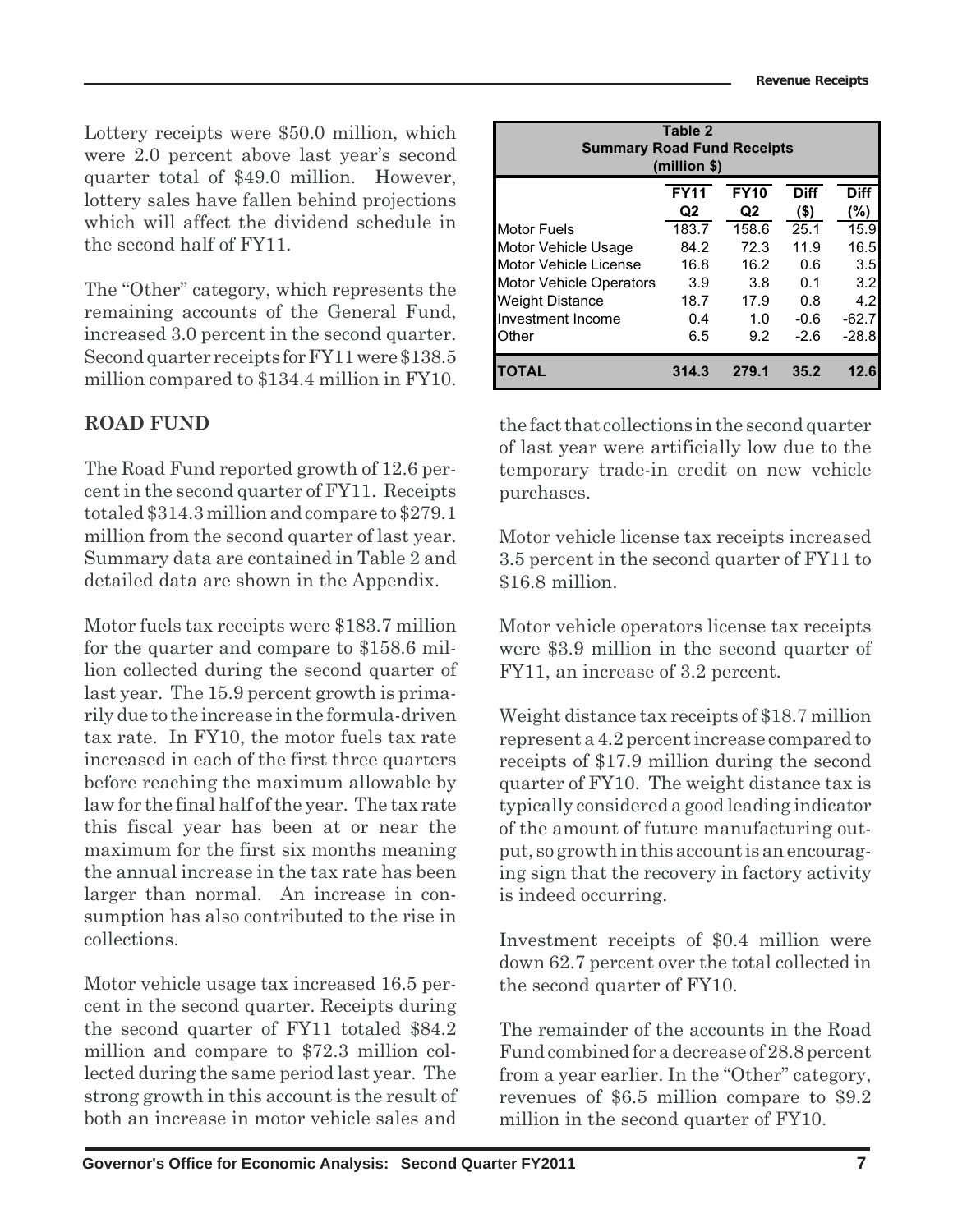

**Figure 2 Road Fund Receipts Second Quarter FY11**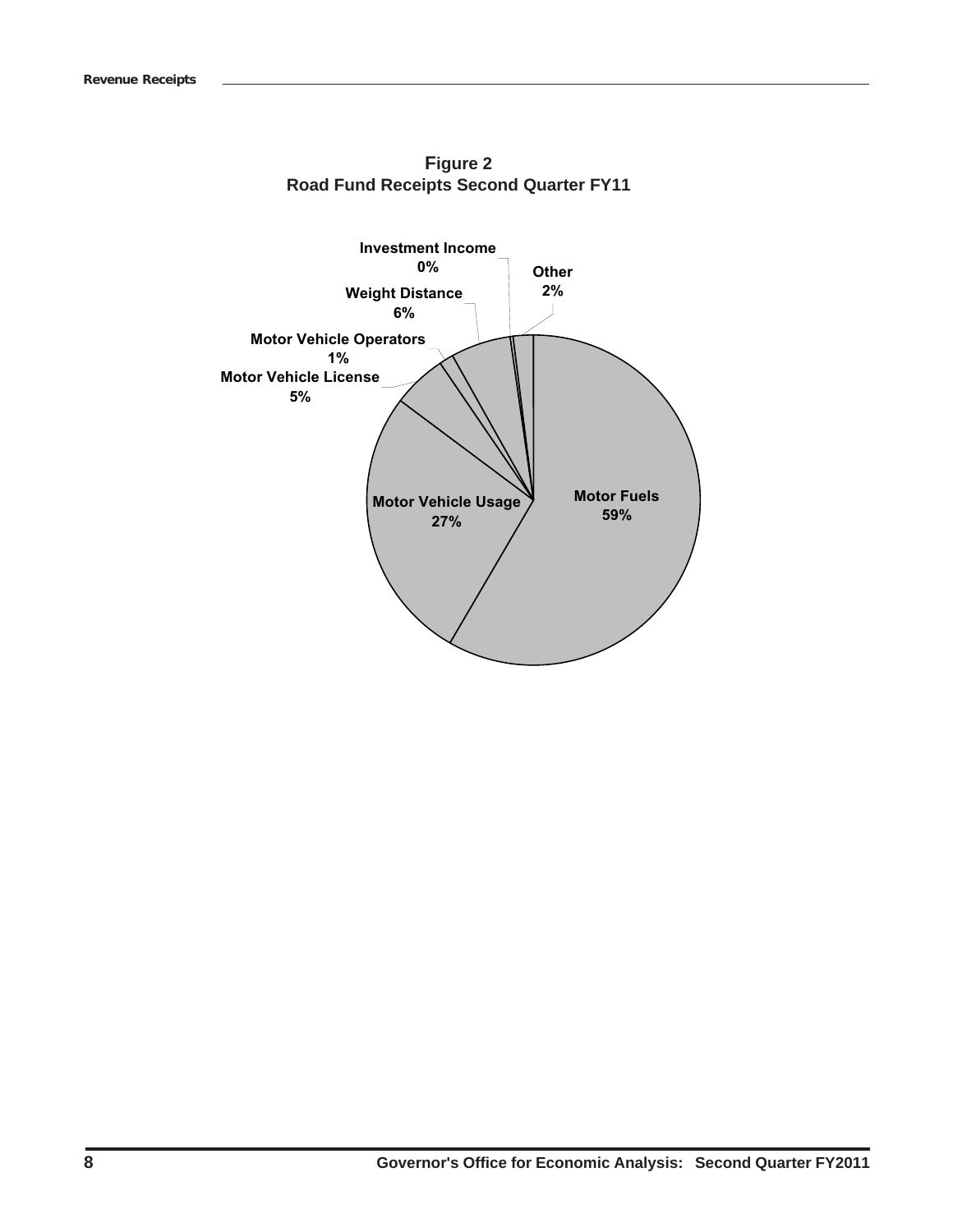

#### **NATIONAL ECONOMY**

The largest single measure of the US economy is real Gross Domestic Product (GDP). GDP is the sum of all final goods and services sold within the physical borders of the United States in a given year. Real GDP has five components: consumption, investment, government expenditures, imports and exports. Real GDP rose by 2.7 percent in the second quarter of FY11 to \$13,376.5 billion.

The previous peak for real GDP occurred in the second quarter of FY08 with \$13,363.5 billion. The trough for real GDP occurred in the fourth quarter of FY09 with \$12,810.0 billion, a loss of \$553.5 billion, or a net 4.1 percent decline. Historically, this was a deep and above average duration recession; the second deepest in absolute and percentage terms. The 2007 recession officially started in December 2007 and ended in June 2009 according to the National Bureau of Economic Research. The most severe recession in the last 110 years is still the Great Depression, which lasted for 43 months from 1929 to 1933. Using annual figures, real GDP fell by 26.7 percent during the Great Depression. Behind the 2007 recession, the next worst recession in terms of real GDP losses was the 1973 recession, where real GDP fell by a net \$157.8 billion, a 3.2 percent decline.

All five components of real GDP increased in the second quarter. For the second quarter in a row, the fastest growing component was real investment and the slowest growing was government expenditures.

Real investment, which makes up 13.4 percent of real GDP, is the most volatile of the five components. During the 2007 recession, investment was hit particularly hard. Investment fell \$811.5 billion from peak-to-trough, a 35.8 percent net decline. Since that trough, in the fourth quarter of FY09 investment has improved rapidly and regained \$338.9 billion. Real investment is up 13.0 percent over the second quarter of FY10, but it is down 2.9 percent over the first quarter.

Real government expenditures grew the slowest of all the GDP components for the second consecutive quarter. Real government expenditures were affected by the 2007 recession in a very different way than the other components. On an annual basis, real government expenditures did not go down at all. On a quarter-to-quarter basis, real government expenditures only went down three times: by 0.8 percent in the third quarter of FY09, by 0.4 percent in the second quarter of FY10 and by 0.4 percent in the third quarter of FY10. The three declines did not cause a net decline in the annual nor fiscal year figures. Moreover, the quarters following the declines were particularly robust (1.5 and 1.0 percent growth re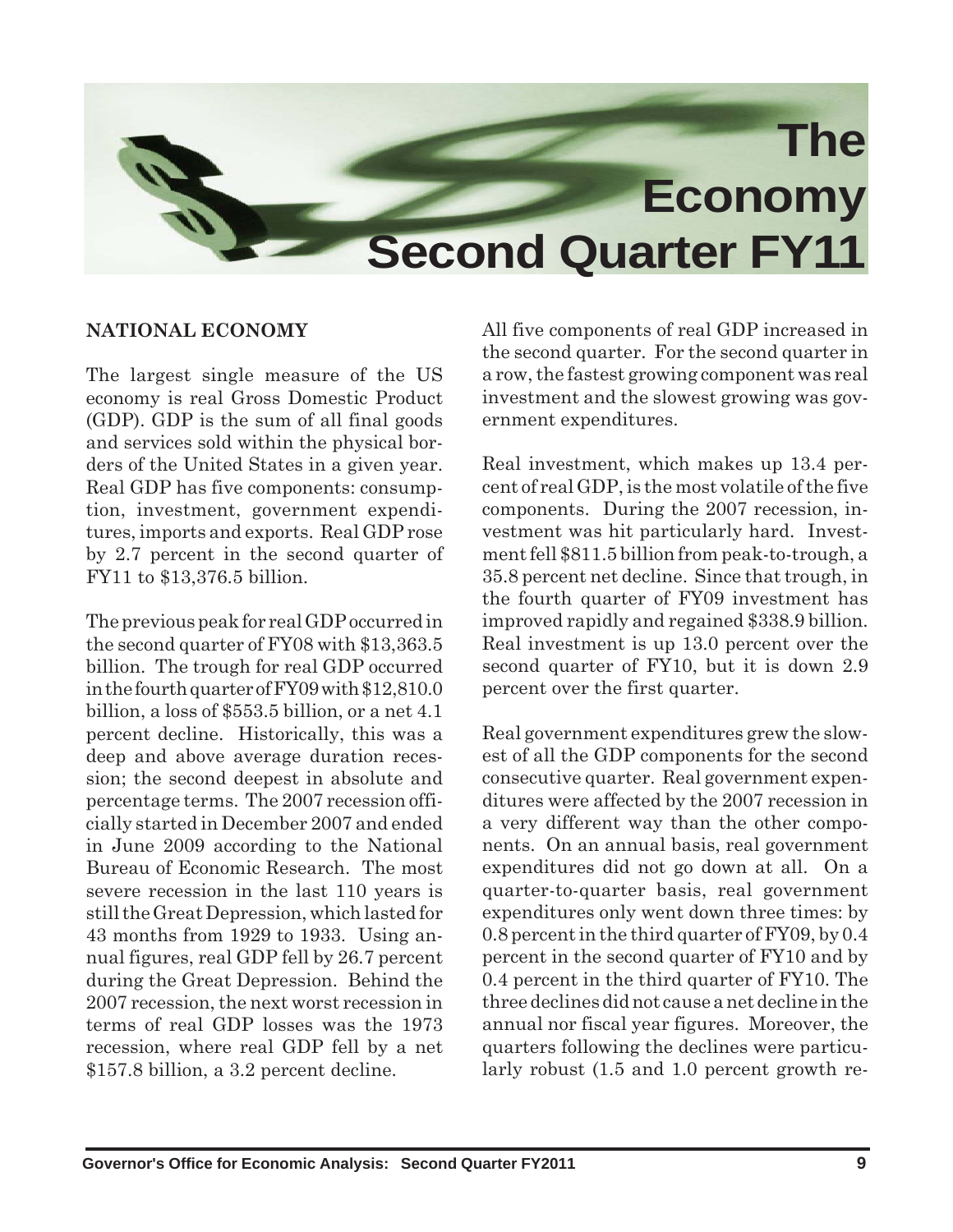spectively) and more than made up for the losses. Overall, real government expenditures was the least affected component of real GDP during the recession. This is consistent with history, as government transfers (unemployment insurance payments and food stamps), for example, typically increase during downturns. Real government expenditures increased by 1.3 percent compared to second quarter of FY10, while they decreased by 0.3 percent when compared to the first quarter of FY11.

Real imports increased by 11.7 percent compared to the second quarter of FY10. Real imports fell by 2.7 percent in the second quarter of FY11 compared to the first quarter. During the 2007 recession, real imports declined by \$454.7 billion, a 20.3 percent net decline. Second quarter FY11 real imports were \$2,126.2 billion, meaning that real imports have made up 74.0 percent of their recession losses. During the 2007 recession, real exports declined by \$248.8 billion, a 14.7 percent net decline. In the second quarter of FY11 real exports rose to \$1,708.7 billion, finally surpassing the previous peak.

Prior to the recession, net exports reached a trough of -\$756.4 billion, as import growth had outstripped export growth for many years. As the recession affected US appetites for imports, real import losses were significantly greater than real export losses. This led to a significant change in net exports. By the second quarter of FY10, net exports had improved to -\$330.1 billion. In the quarters after the recession imports again grew faster than exports; second quarter net exports fell to -\$417.5 billion, a poorer position, but is still significantly better than before the recession.

|                                            |             | Q2          |           |              |
|--------------------------------------------|-------------|-------------|-----------|--------------|
|                                            | <b>FY11</b> | <b>FY10</b> | Chg       | $\sqrt%$ Chg |
| Real GDP                                   | 13,376.5    | 13,019.0    | 357.5     | 2.7          |
| <b>Real Consumption</b>                    | 9,406.2     | 9,182.9     | 223.4     | 2.4          |
| Real Investment                            | 1,792.1     | 1,585.7     | 206.4     | 13.0         |
| Real Govt. Expenditures                    | 2,582.6     | 2,550.3     | 32.3      | 1.3          |
| Real Exports                               | 1,708.7     | 1,573.5     | 135.2     | 8.6          |
| Real Imports                               | 2,126.2     | 1,903.6     | 222.6     | 11.7         |
| Personal Income (\$ billions)              | 12,736.0    | 12,239.0    | 497.0     | 4.1          |
| Inflation (% chg CPI)                      | 0.5         | 0.6         | <b>NA</b> | NA.          |
| Industrial Production Index (% chg)        | 0.2         | 1.7         | <b>NA</b> | <b>NA</b>    |
| Civilian Labor Force (millions)            | 154.1       | 153.5       | 0.5       | 0.3          |
| <b>Total Nonfarm Employment (millions)</b> | 130.6       | 129.6       | 1.0       | 0.7          |
| Manufacturing Employment (millions)        | 11.7        | 11.6        | 0.1       | 1.1          |
| Unemployment Rate (percent)                | 9.6         | 10.0        | NА        | NA.          |

#### **Table 3 Summary of US Economic Series Second Quarters of FY10 & FY11**

Not Seasonally Adjusted. Real series are in billions of chained 2000 dollars. GDP components may not sum because different chain-weighted prices are used to convert series into real levels.

Data for FY10 Q2 are December 2010 estimates.

Source: IHS Global Insight Inc., December 2, 2010 data release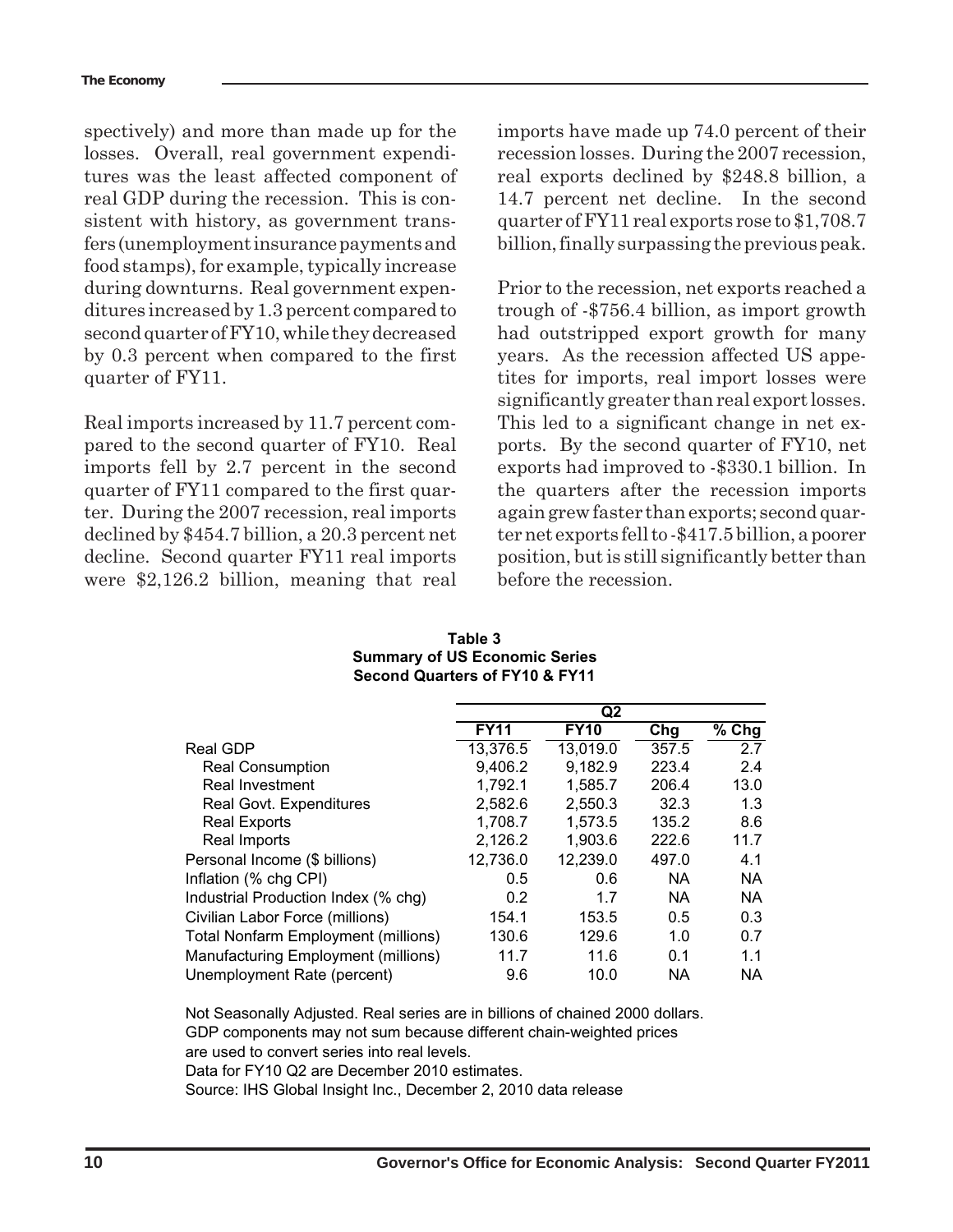**The Economy**

second quarter FY10 and only 0.2 percent percent of personal income. At the begin US non-farm employment rose modestly in the second quarter, gaining 0.7 percent over growth over first quarter FY11. US employment has been extremely weak since the recession officially ended in the fourth quarter of FY09. From the second quarter of FY08 to the second quarter of FY10, 8.2 million jobs have been lost, a 6.0 percent net decline. Since then, only 1.0 million jobs have been regained.

#### **KENTUCKY ECONOMY**

Kentucky personal income grew at the exact same pace as US personal income, 4.1 percent, in the second quarter. Kentucky personal income has improved on a quarterly basis for the last seven consecutive quarters. Kentucky personal income was particularly resilient with respect to the 2007 recession. Personal income fell for three consecutive quarters, losing 1.7 percent of its total. In the following three quarters, personal income was able to surpass its previous peak, regaining all of the losses from the recession. This closely parallels the US; US personal income fell for four of five quarters from the first quarter of FY09 to first quarter of FY10. The US also surpassed its previous peak in the following three quarters.

The makeup of Kentucky personal income has changed substantially over the last decade. At the beginning of 2001, income from government transfers made up 17.4 percent of total personal income. By the end of calendar 2010, government transfers grew to 25.0 percent of personal income. While government transfers grew, 'wages and salaries' and 'dividends, interest and rent' shrunk as a portion of personal income. At the beginning of 2001, income from wages and salary made up 53.9 percent of personal income in Kentucky. By the end of 2010, income from wages and salary made up 50.0 percent of personal income. At the beginning of 2001, income from dividends, interest and rent made up 17.2 percent of personal income. By the end of 2010, income from dividends, interest and rent made up 14.1 percent of personal income. Kentucky personal income grew by a net 42.2 percent during the decade, while government transfers grew by a net 103.6 percent.

Kentucky wages and salaries grew by 3.0 percent in the second quarter. Wages and salaries grew relatively slowly during the second quarter (the fifth fastest among the six personal income components). Wages and salaries declined during the same three quarters as total personal income also has increased for the last seven quarters. However, wages and salaries grew relatively slower than personal income as a whole, 0.7 percent versus 0.9 percent, respectively. Wages and salaries surpassed its previous peak in the second quarter of FY11, taking a full year longer than personal income to reach the same landmark.

Kentucky non-farm employment rose by 15,900 jobs, or 0.9 percent in the second quarter. Non-farm employment grew by 0.5 percent compared to the first quarter of FY11. While still historically low, this is an important quarter of growth. This is just the third positive quarter of adjacent-quarter growth since the recession ended for Kentucky employment. The growth in the second quarter has helped to solidify and confirm that the bottom was reached in the employment sector in the third quarter of FY10 with 1,755,500 seasonally adjusted employed. From peak to trough, Kentucky non-farm employment fell by 113,700 jobs, or 6.1 percent following the 2007 recession. Since the third quarter of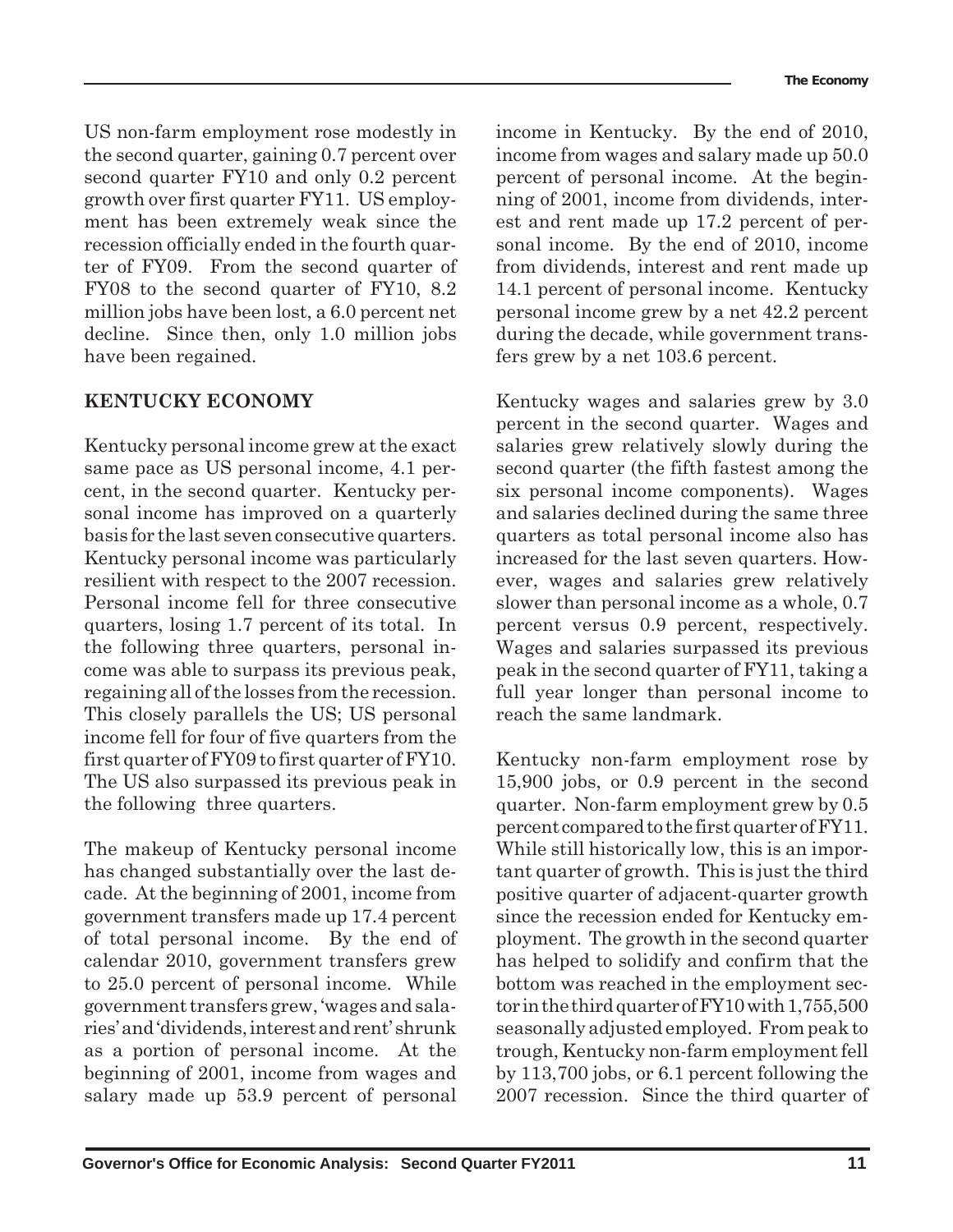FY10, non-farm employment has improved to 1,781,100 jobs. That is an improvement of 25,600 jobs since the third quarter; 22.5 percent of the recession losses have now been regained.

The mining sector performed the best in the second quarter, gaining 1,000 jobs, or 4.2 percent over the first quarter. Employment losses hit the mining industry early compared to most industries and began in the first quarter of FY07. What followed was six consecutive, but modest, quarterly declines resulting in a net loss of 1,100 jobs. Following the resulting trough in the second quarter of FY08, mining employment built back up to 24,400 workers by the second quarter of FY11. Mining was one of two sectors that were relatively insulated from the extended contraction. The other was education and health services.

Kentucky construction employment fell by the largest percentage in the second quarter, losing 2.9 percent over the second quarter of FY10. Construction has been deeply affected by the 2007 recession. It has experienced a high number of quarterly declines in the last five years (13, which ties it for second most). The construction sector experienced no growth during the last decade, while the 2001 and 2007 recessions have had a significant eroding impact. The construction sector lost 23,800 jobs from the fourth quarter of FY01 to the first quarter of FY11. That is a 26.8 percent loss. And while the construction sector posted a solid 5.5 percent growth in the second quarter over the first quarter, it is still not clear if the construction sector has found a bottom. The private and commercial housing markets are still weak across numerous measures.

The Kentucky manufacturing sector has the greatest number of quarterly declines among the sectors. It has fallen 16 times during the last five years. There technically was no peak for manufacturing following the 2001 recession and therefore no official trough. Manufacturing employment has been trending down for over 10 years. In 2004 manufacturing employment reached a sort of plateau right above 260,000 employed and hovered there for the next three years. Shortly before the 2007 recession, manufacturing employment again began to fall sharply. From the third quarter of FY06 to the third quarter of FY10, manufacturing employment fell by 55,300 jobs, a 21.0 percent net decline. The fourth quarter of FY10 grew robustly with 2.8 percent growth over the third quarter of FY10. The first two quarters of FY11 have realized no growth, growing 0.05 and -0.1 percent, respectively.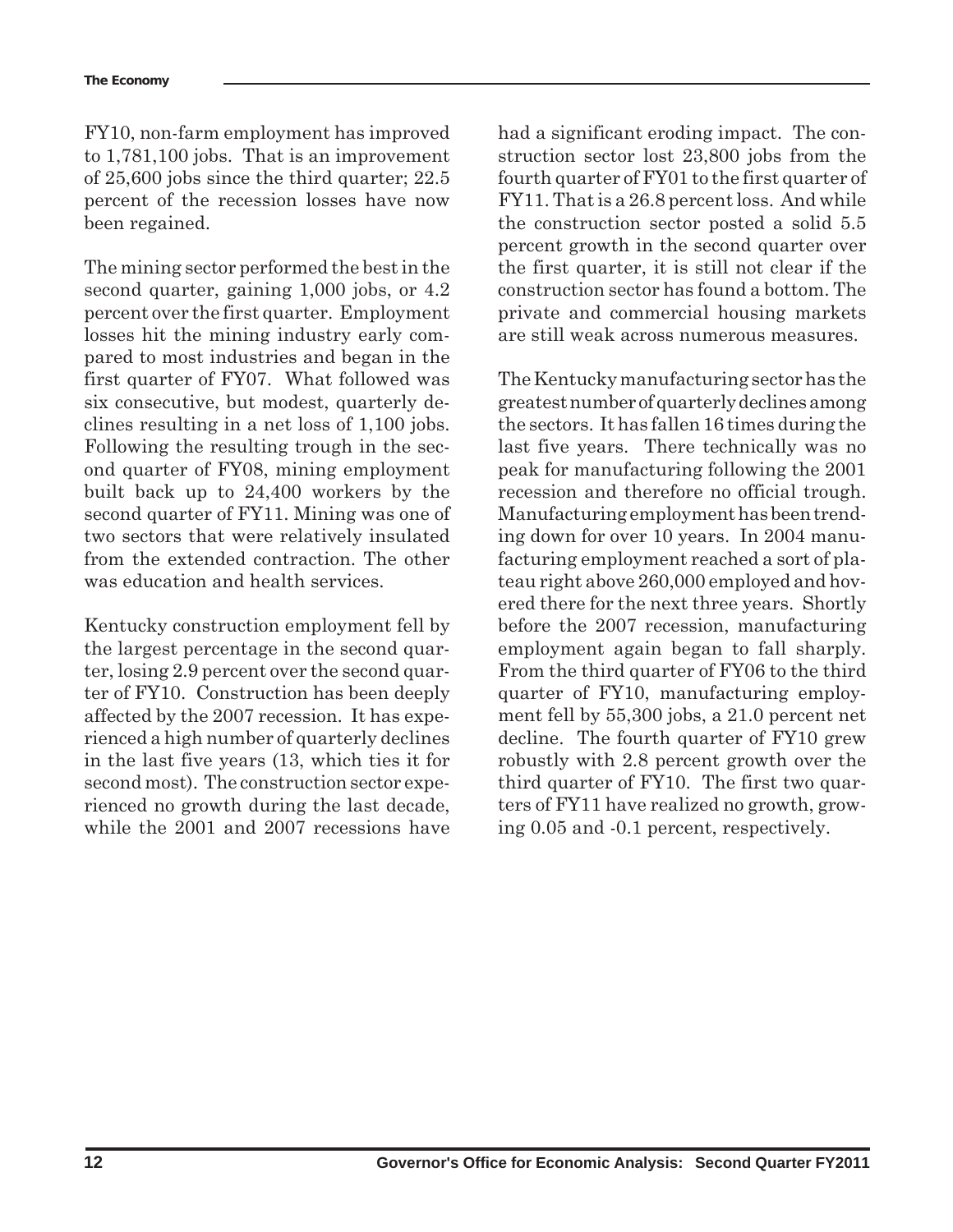|                                        | Q <sub>2</sub> |             |         |         |  |  |
|----------------------------------------|----------------|-------------|---------|---------|--|--|
|                                        | <b>FY11</b>    | <b>FY10</b> | Chg     | $%$ Chg |  |  |
| Personal Income (\$ millions)          | 146,379.4      | 140,659.0   | 5,720.4 | 4.1     |  |  |
| Wages and Salary Income (\$ millions)  | 73,261.4       | 71,105.0    | 2,156.4 | 3.0     |  |  |
| Nonagricultural Employment (thousands) | 1,781.1        | 1,765.2     | 15.9    | 0.9     |  |  |
| Goods Producing (thousands)            | 306.1          | 301.9       | 4.2     | 1.4     |  |  |
| Construction                           | 68.7           | 70.7        | $-2.1$  | $-2.9$  |  |  |
| Mining                                 | 24.4           | 22.9        | 1.5     | 6.7     |  |  |
| Manufacturing                          | 213.1          | 208.3       | 4.8     | 2.3     |  |  |
| Service Providing (thousands)          | 1,153.2        | 1,137.2     | 16.0    | 1.4     |  |  |
| Trade, Transportation & Utilities      | 367.8          | 359.2       | 8.7     | 2.4     |  |  |
| Information                            | 26.2           | 26.6        | $-0.4$  | $-1.4$  |  |  |
| Finance                                | 85.4           | 86.9        | $-1.5$  | $-1.7$  |  |  |
| <b>Business Services</b>               | 183.1          | 177.6       | 5.5     | 3.1     |  |  |
| <b>Educational Services</b>            | 252.5          | 248.7       | 3.7     | $1.5\,$ |  |  |
| Leisure and Hospitality Services       | 168.7          | 170.0       | $-1.3$  | $-0.8$  |  |  |
| <b>Other Services</b>                  | 69.5           | 68.2        | 1.3     | 1.9     |  |  |
| Government (thousands)                 | 321.8          | 326.1       | $-4.3$  | $-1.3$  |  |  |

#### **Second Quarters of FY10 & FY11 Table 4 Summary of Kentucky Economic Series**

Not Seasonally Adjusted. Data for FY10 Q2 are December 2010 estimates.

Source: IHS Global Insight Inc. and Governor's Office for Economic Analysis MAK model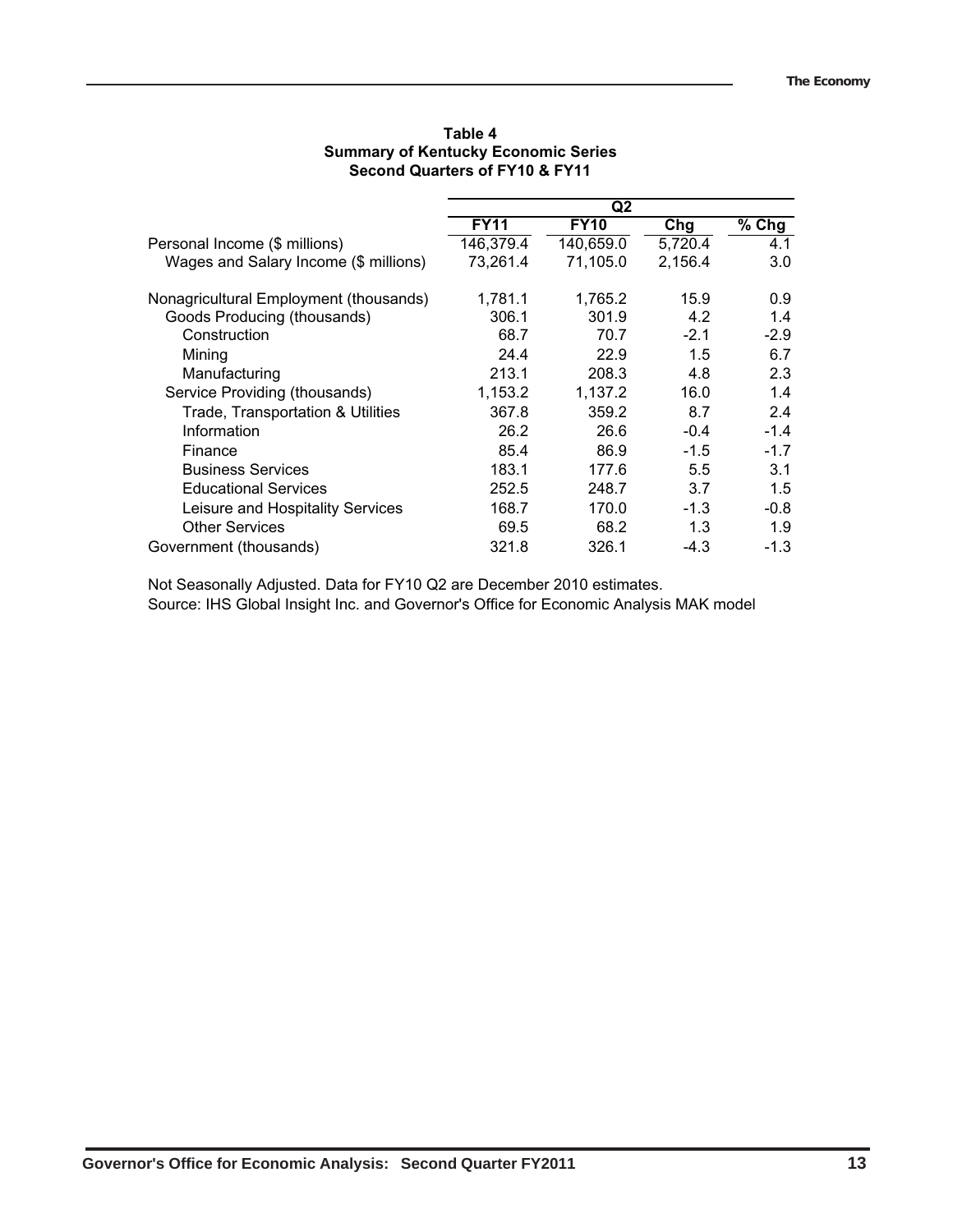**This page intentionally left blank.**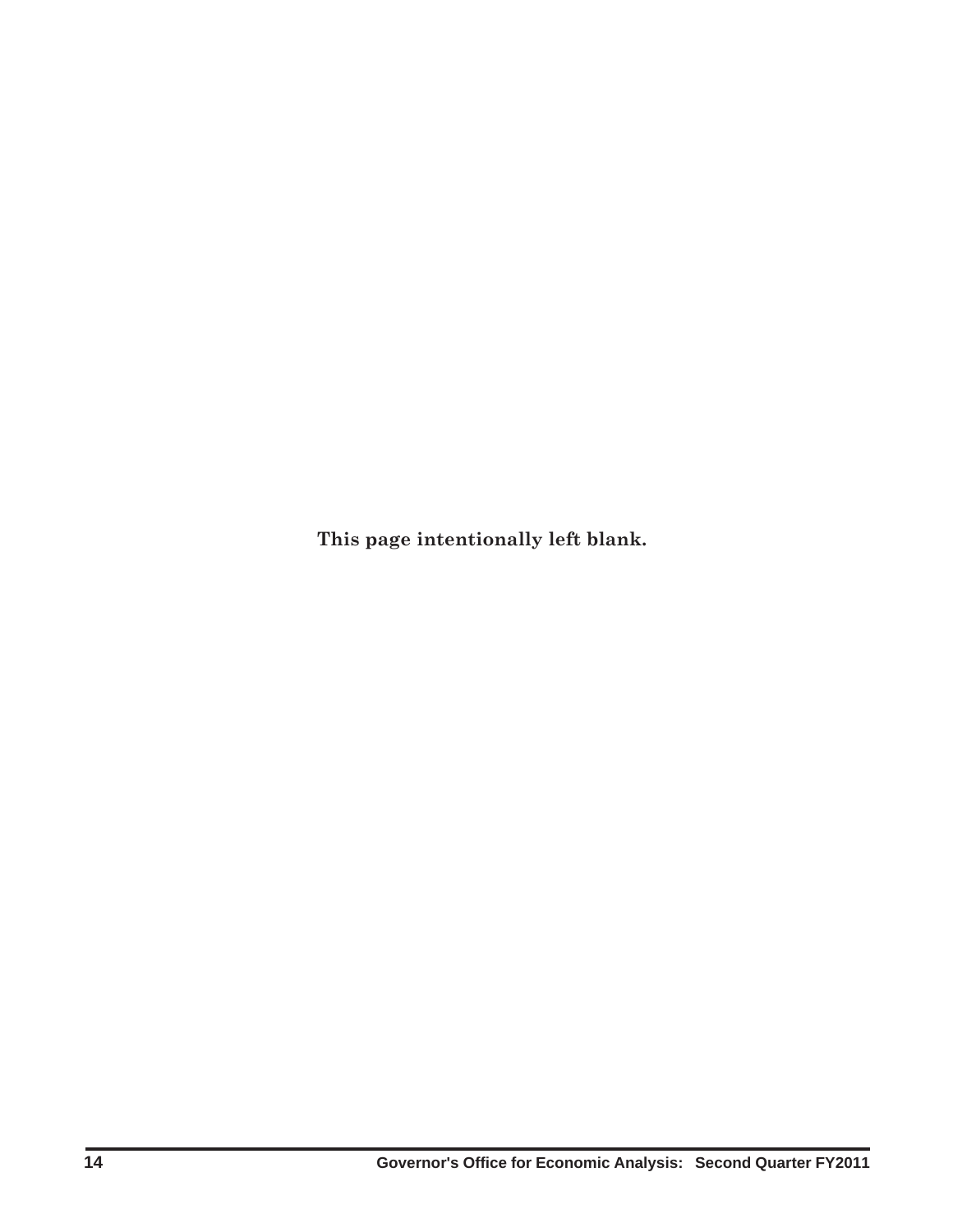

#### **GENERAL FUND**

The revenue estimates in this report were prepared using the December 2010 control economic forecast from both Global Insight and the Kentucky Macro Model, which is operated by the Governor's Office for Economic Analysis. Projections have stabilized during the interim period between official estimates due to two primary factors; actual FY10 revenues were very close to the base projected by the CFG during the budget forecast; and second, Global Insight has made few changes to their outlook, aside from some slight differences in timing.

The enacted General Fund estimate for FY11 is \$8,570.9 million, a tally which includes \$80.1 million in legislatively enacted policy changes during the 2010 special session of the General Assembly. January's unofficial interim outlook calls for General Fund revenues of \$8,624.5 million, or \$53.6 million higher than the enacted estimates.

Projected General Fund revenues for the next three quarters are shown in Table 5. As the table suggests, the growth in most revenue sources is expected to slow during the second half of the fiscal year. The largest two revenue sources, the individual income tax and the sales tax, are projected to come in slightly lower than the official estimates. The amount of the projected reduction is roughly attributable to the difference between the underlying economic assumptions. The interim estimates were derived from the control forecast whereas the enacted

| i apie p<br><b>General Fund Interim Forecast</b><br>(\$ millions) |                                                  |        |                |                                 |                |                   |                 |                                  |                 |         |
|-------------------------------------------------------------------|--------------------------------------------------|--------|----------------|---------------------------------|----------------|-------------------|-----------------|----------------------------------|-----------------|---------|
|                                                                   | <b>FY11</b><br><b>FY11</b><br>Q1 & Q2<br>Q3 & Q4 |        |                | <b>FY11</b><br><b>Full Year</b> |                | <b>FY12</b><br>Q1 |                 | <b>Official</b><br><b>Budget</b> |                 |         |
|                                                                   | Actual                                           | % Chg  | Estimate % Chg |                                 | Estimate % Chg |                   | <b>Estimate</b> | $%$ Chg                          | <b>Estimate</b> | \$ Diff |
| Sales & Use                                                       | 1.450.2                                          | 4.7    | 1.458.5        | 3.5                             | 2.908.7        | 4.1               | 756.3           | 5.4                              | 2.929.3         | $-20.6$ |
| Individual Income                                                 | 1.674.8                                          | 4.5    | 1.612.5        | 3.9                             | 3.287.2        | 4.2               | 874.8           | 3.4                              | 3.322.2         | $-35.0$ |
| Corporation Inc & LLET                                            | 223.7                                            | 30.7   | 262.0          | 23.2                            | 485.7          | 26.5              | 113.7           | 62.6                             | 403.9           | 81.8    |
| Coal Severance                                                    | 145.0                                            | 10.0   | 143.1          | 2.1                             | 288.1          | 6.0               | 70.6            | $-3.1$                           | 230.4           | 57.7    |
| Cigarettes                                                        | 136.0                                            | $-4.0$ | 136.4          | $-0.3$                          | 272.4          | $-2.2$            | 71.6            | 3.8                              | 280.9           | $-8.5$  |
| Property                                                          | 350.8                                            | 4.4    | 178.2          | $-1.1$                          | 529.0          | 2.5               | 63.1            | 22.2                             | 540.2           | $-11.2$ |
| Lottery                                                           | 95.0                                             | 2.2    | 101.5          | $-5.1$                          | 196.5          | $-1.8$            | 47.0            | 4.4                              | 205.4           | $-8.9$  |
| Other                                                             | 278.0                                            | 3.1    | 378.9          | 6.3                             | 656.9          | 4.9               | 144.2           | $-21.5$                          | 658.7           | $-1.8$  |
| <b>Total General Fund</b>                                         | 4,353.5                                          | 5.4    | 4.271.0        | 4.3                             | 8,624.5        | 4.9               | 2.141.3         | 4.2                              | 8.570.9         | 53.6    |

**Table 5**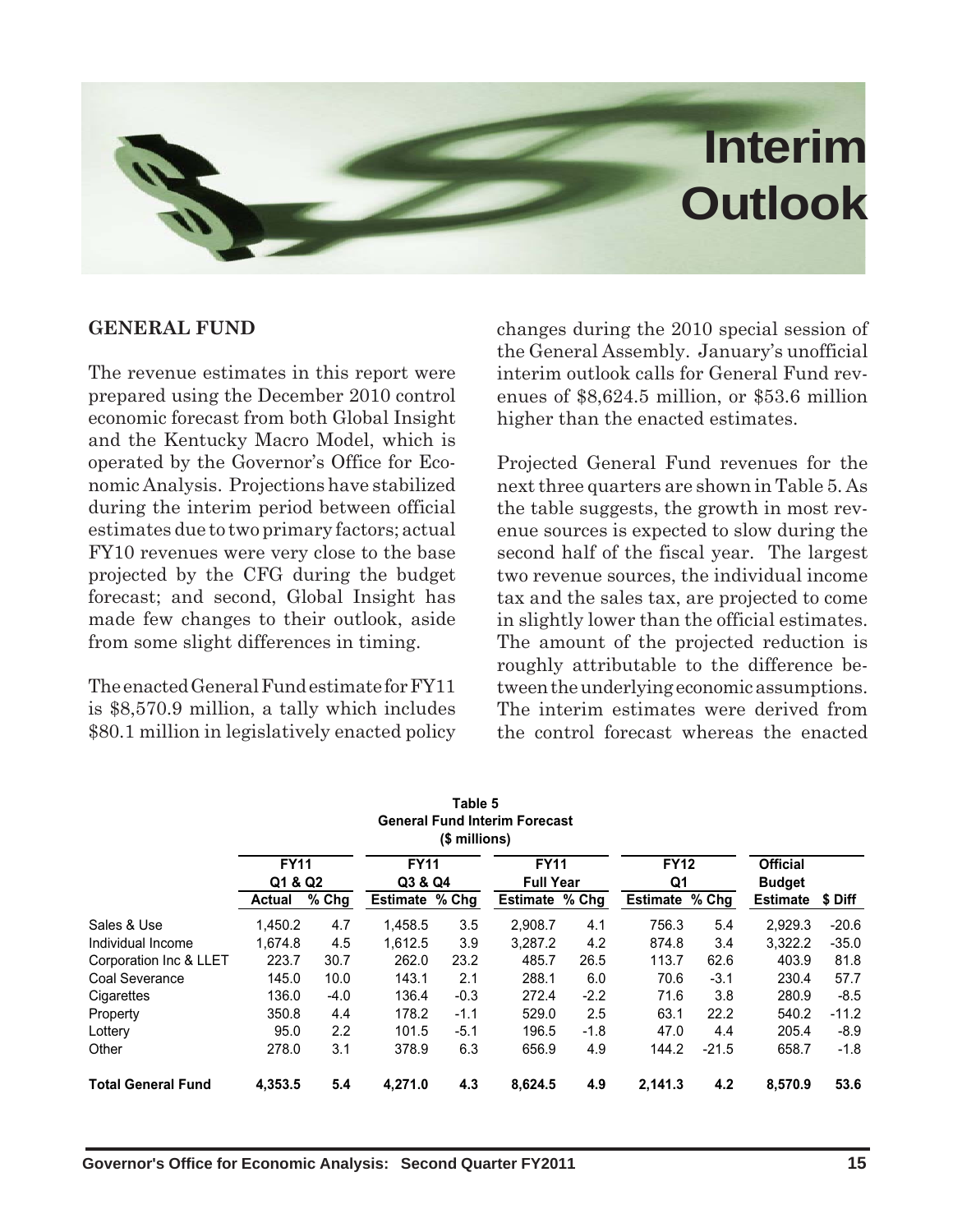estimates were a 70:30 blend of the control and optimistic economic scenarios. Significant growth is still expected in the income and sales taxes, but the magnitude of the growth has been slightly lowered.

The sales tax grew 4.7 percent in the first half of FY11 with growth expected to slow to 3.5 percent in the remaining two quarters of the fiscal year. Part of the slowing of growth in the sales tax is attributable to the fact that the sales tax improved over the second half of FY10, which will set a higher bar for growth in FY11. The Global Insight forecast for US retail sales continues to be strong, but several forces are at work which will delay a full rebound in the sales tax. Many consumers continue to pay down debts and have limited access to credit. Also, until the employment picture comes into better focus, consumers will be cautious in spending knowledegable that a disruption from their current employment is possible.

The individual income tax is expected to grow 3.9 percent over the second half of FY11 following a strong showing of 4.5 percent growth through December. Relative to the enacted estimate, the individual income interim forecast is \$35.0 million lower. Lower growth for the remainder of the fiscal year is partially attributable to stagnant declaration payments and anticipated heavy refunds from tax year 2010. The withholding component of the individual income tax is virtually unchanged from the previous quarterly report.

The corporation income tax, the LLET, and the coal severance tax have been strong performers in the first half of FY11, and the momentum is expected to continue through the forecasting horizon. By any measure, corporate profits are running very high.

Apportioned profits are the basis of the corporate income tax, and the first two declaration periods for tax year 2010 calendar filers have both posted sizable growth. Moreover, refund balances are at historic lows as the Kentucky Department of Revenue has put a higher priority on the timely handling of refund requests in an effort to minimize interest payments. The other major corporation tax, the LLET, has also outperformed expectations. Substantial compliance efforts were undertaken to ensure proper taxpayer understanding of the LLET. While a component of these compliance efforts led to onetime catch-up payments, it appears as if compliance efforts are also paying dividends in terms of proper payment of the tax for estimated payments also. The interim estimate for the combination of the corporation income tax and the LLET is \$485.7 million, which is \$81.8 million greater than the official estimate.

The unprecedented revenue growth in coal severance tax revenue for FY09 was only partially reversed in FY10. Despite very slow going in the first three quarters, the fourth quarter of FY10 posted growth of 3.6 percent over the record levels set in FY09. Coal severance finished FY10 at \$271.9 million in collections, \$27.2 million higher than projected. With the higher base heading into FY11, it is reasonable to assume that the projections going forward would be slightly higher than the official estimates. That was indeed the case in the first half of FY11, and the next two quarters are expected to sustain this momentum. The current estimate of \$288.1 million is \$57.7 million higher than the enacted estimate. Due to the statutory distribution for revenue sharing of severance taxes, the projected coal revenues will trigger higher current-year appropriations to accomodate the statutes.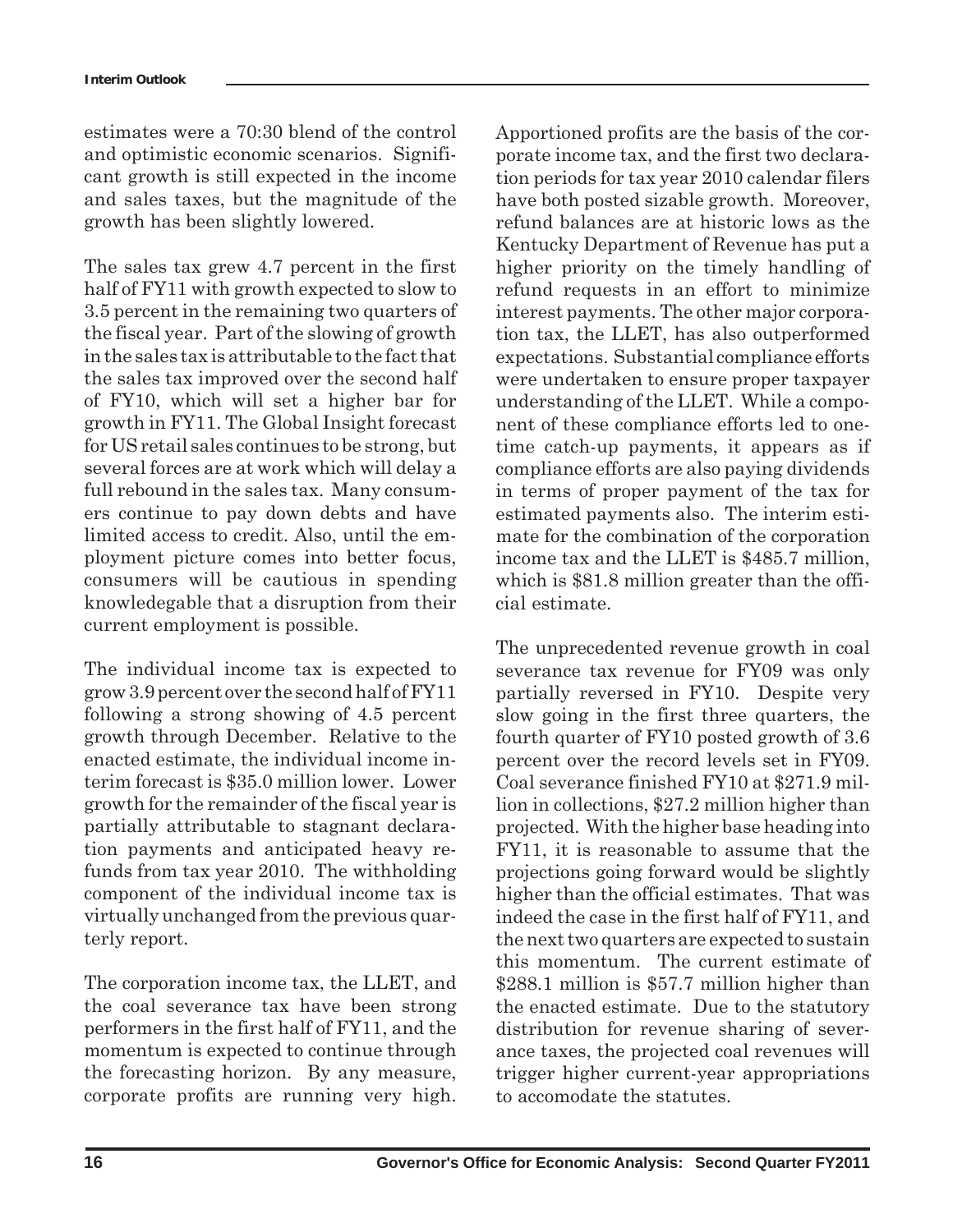**FY09.** Compared to the official projections  $$196.5$  million, or  $-1.8$  percent. The demand Cigarette taxes totaled \$278.4 million in FY10, an improvement of 37.1 percent over for FY10, the cigarette taxes missed the mark by six-tenths of one percent – quite respectable given that the state tax rate doubled in April of 2009 and the federal government raised taxes at the same time by over \$1.00 per pack. The CFG estimated that Kentucky would lose approximately 105 million packs annually due to the combined price impacts from the state and federal taxes. Twelve-month-equivalent data suggests that the pack loss was approximately 112 million packs. Going forward, the interim forecasts calls for very slight growth in cigarette tax revenues now that that both the historical data and new receipts are based on the same tax rates. Pervasive declines in smoking nationwide and Kentucky's relatively low prices for cigarettes almost completely wash one another out, leading to a forecast of flat to slightly increasing receipts.

The property tax forecast is virtually unchanged in this interim forecast. Expected receipts of \$529.0 million are \$11.2 million lower than the enacted estimate for property taxes. Real property tax collections are ahead of the annual expected rate of growth, but the underlying assessment data suggests that this account will post lower values in the second half of the year.

Lottery revenues for FY10 were lowered from \$202.0 million to \$200.0 million at the December 2009 meeting of the CFG. The FY10 dividend payments from the Kentucky Lottery Corporation were exactly \$200.0 million, right on estimate. The official estimate for FY11 is \$206.0 million. Based on the recent press release from the Kentucky Lottery Corporation, the interim estimate for FY11 lottery dividend has been lowered to \$196.5 million, or -1.8 percent. The demand for scratch-off products continues to be weak and online sales of mega-jackpot tickets are struggling as well. Jackpot fatigue has set in so far in FY11 since we have had fewer instances where Powerball and Mega Millions jackpots have hit newsworthy levels that entice occasional players to purchase tickets.

Revenues in the "Other" category fell 5.3 percent in FY10. The numerous accounts within this category are a mixed bag of large versus small and stable versus erratic revenue sources, many of which also have timing idiosyncrasies that dominate any underlying autoregressive patterns. Collectively, the interim forecast calls for a \$1.8 million reduction as compared to the official estimate of \$658.7 million. Each account is examined during an interim forecast. Slight downward revisions were done based on yearto-date performance. The largest reductions were made to the oil production tax and the natural gas severance tax.

The official estimate for FY11 is comprised of the \$8,490.8 million projected in December 2009, plus \$80.1 million estimated from legislative actions in 2010. Of the \$80.1 million expected in FY11, very little was received during the first half of the year. Many of the revenue enhancements added legislatively through the budget bill or other tax-related measures will not be uniformly collected in a linear fashion throughout the fiscal year. The Office of State Budget Director is projecting a back-loading of legislatively added revenues such that the final quarter of FY11 will see the largest quarterly infusion of the additional revenues.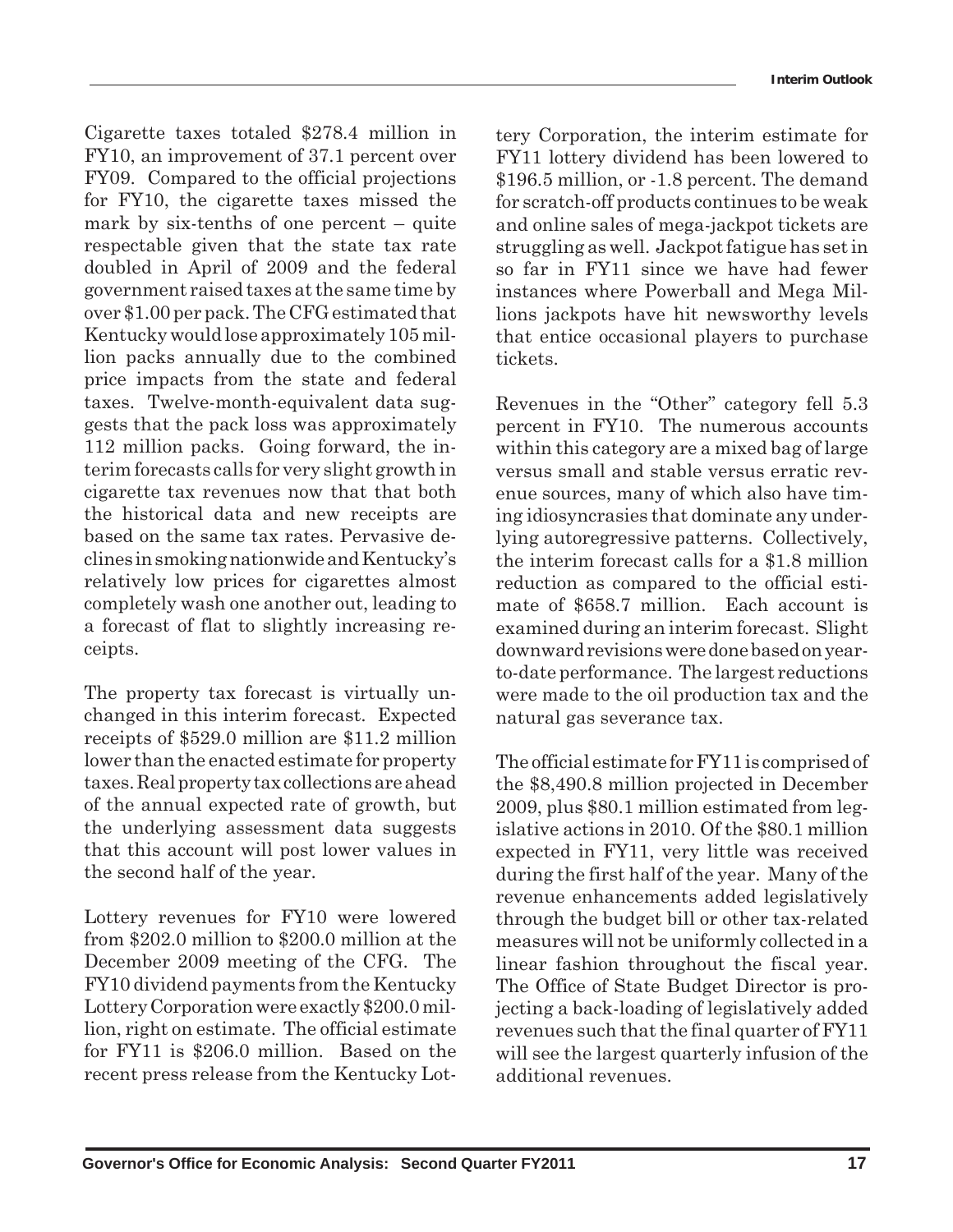#### **ROAD FUND**

Road Fund revenues are forecasted to grow 9.9 percent over the final two quarters of FY11 and 3.8 percent in the first three months of FY12 as shown in Table 6. The FY11 fullyear forecast is \$69.3 million more than the official revenue forecast.

Motor fuels tax collections are forecasted to grow 9.0 percent over the final six months of FY11. The increase in tax receipts is principally due to differences in the statutory motor fuels tax rates between FY10 and FY11. In FY10, the motor fuels tax rate increased in each of the first three quarters before reaching the maximum allowable by law for the final half of the year. The tax rates this fiscal year have been at, or near, the maximum for the first six months and are forecast to be at the maximum for the final two quarters of the fiscal year. This means the annual increase in the tax rate has been larger than normal but will shrink over time, restricting growth in collections. An increase in consumption has also contributed to the rise in collections in the first quarter.

Growth will continue in the first quarter of FY12, rising 3.2 percent.

Motor vehicle usage tax collections will strengthen considerably relative to the underlying economic conditions as the final three quarters of FY10 and the first three quarters of FY11 were artificially low because of the temporary trade-in credit on new motor vehicle purchases. Receipts are expected to increase 16.7 percent over the remainder of the fiscal year and grow 8.2 percent in the first three months of FY12.

To estimate the growth of all other components of the Road Fund, officials of the Kentucky Transportation Cabinet and staff of the Governor's Office for Economic Analysis assessed recent growth patterns and incorporated recent administrative factors that affect the patterns of receipts. Motor vehicle license taxes are forecasted to increase 2.1 percent in the final two quarters of FY11 and increase 0.6 percent in the first quarter of FY12. Motor vehicle operators' licenses are projected to rise 0.3 percent in the remainder of the fiscal year and grow 3.6 percent in the

| <b>Road Fund Interim Forecast</b><br>(\$ millions) |                        |         |                        |         |                                 |         |                   |         |                                  |         |
|----------------------------------------------------|------------------------|---------|------------------------|---------|---------------------------------|---------|-------------------|---------|----------------------------------|---------|
|                                                    | <b>FY11</b><br>Q1 & Q2 |         | <b>FY11</b><br>Q3 & Q4 |         | <b>FY11</b><br><b>Full Year</b> |         | <b>FY12</b><br>Q1 |         | <b>Official</b><br><b>Budget</b> |         |
|                                                    | Actual                 | $%$ Chg | Estimate % Chg         |         | Estimate % Chg                  |         | Estimate % Chg    |         | <b>Estimate</b>                  | \$ Diff |
| <b>Motor Fuels</b>                                 | 376.7                  | 17.5    | 365.2                  | 9.0     | 741.9                           | 13.1    | 199.1             | 3.2     | 680.8                            | 61.1    |
| Motor Vehicle Usage                                | 179.4                  | 8.0     | 194.6                  | 16.7    | 374.0                           | 12.4    | 102.9             | 8.2     | 367.7                            | 6.3     |
| Motor Vehicle License                              | 34.7                   | 4.4     | 64.9                   | 2.1     | 99.6                            | 2.9     | 18.0              | 0.6     | 94.6                             | 5.0     |
| <b>Motor Vehicle Operators</b>                     | 8.1                    | 0.4     | 7.9                    | 0.3     | 16.0                            | 0.4     | 4.3               | 3.6     | 15.4                             | 0.6     |
| <b>Weight Distance</b>                             | 37.4                   | 6.0     | 37.5                   | 6.5     | 74.9                            | 6.2     | 19.8              | 5.6     | 77.4                             | $-2.5$  |
| Investment                                         | 0.9                    | $-63.1$ | 0.2                    | $-81.7$ | 1.1                             | $-69.7$ | 0.3               | $-37.6$ | 1.4                              | $-0.3$  |
| Other                                              | 15.8                   | $-1.0$  | 16.6                   | 9.1     | 32.4                            | 3.9     | 7.1               | $-23.5$ | 33.3                             | $-0.9$  |
| <b>Total Road Fund</b>                             | 653.0                  | 12.3    | 686.9                  | 9.9     | 1,339.9                         | 11.0    | 351.5             | 3.8     | 1,270.6                          | 69.3    |

**Table 6**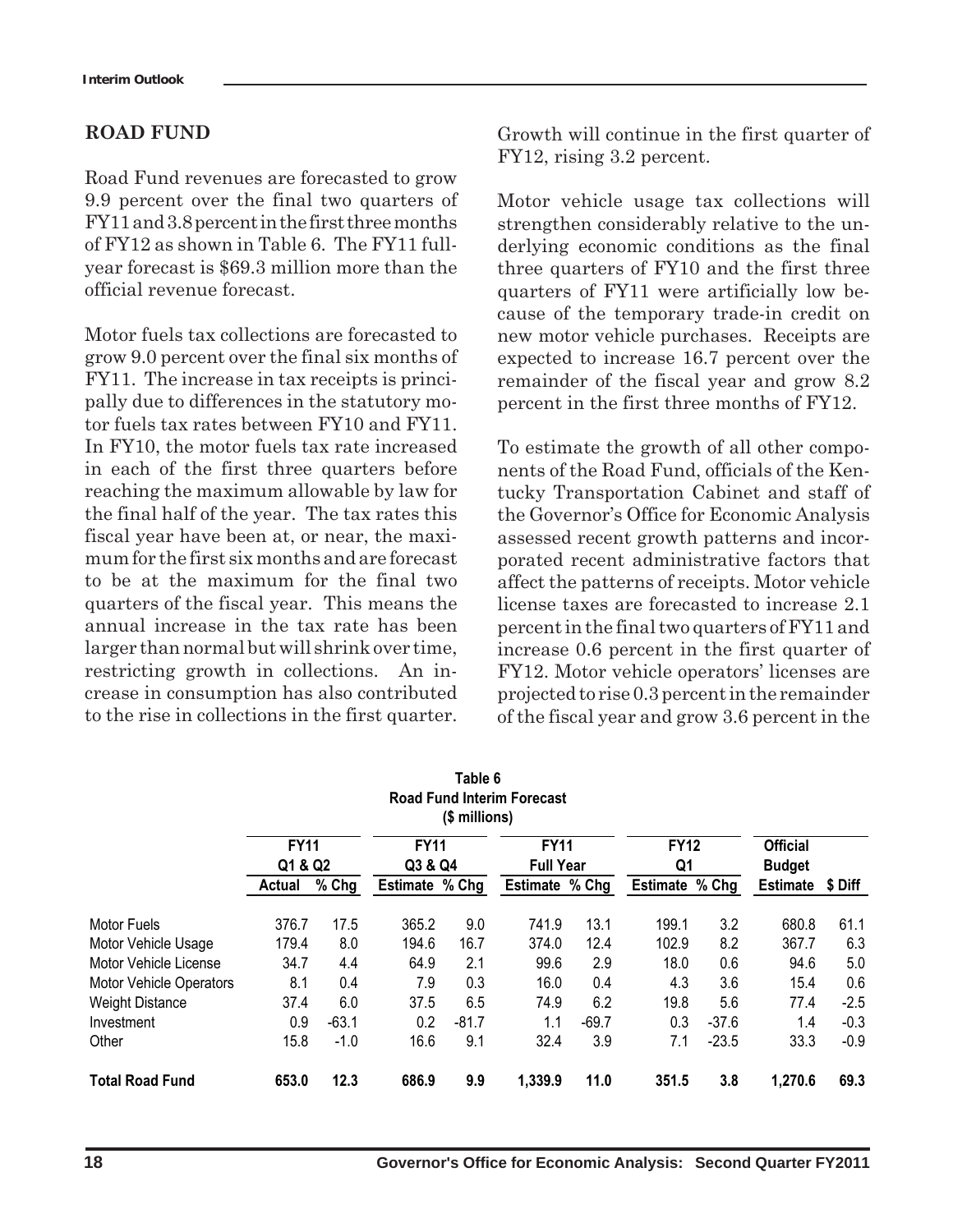mainder of the fiscal year and 5.6 percent of the housing market, household wealtl first quarter of FY12. Weight distance tax revenue should rise 6.5 percent for the reover the first three months of FY12. Investment income is projected to fall 81.7 percent over the remainder of the fiscal year and 37.6 percent in the first quarter of FY12. All other revenues are projected to rise 9.1 percent during the last six months of FY11 and then fall 23.5 percent in the first quarter of FY12.

#### **NATIONAL ECONOMY**

The previous two quarterly reports released by the Office of State Budget Director described an economy that was in a state of flux. Corporate profits were soaring, but employment was stagnant. Monetary and fiscal policy had run their course. Further permissive policy options were hamstrung by growing concerns about the national debt. The control forecast dominated as hope from the export sector seemed to offset the downside risk of further consumer spending retrenchment and deleveraging.

National forecasts have since broken the stalemate in a favorable manner. The chances of a "double-dip" recession become more and more remote as the economy draws further from the official end of the recession. The Christmas retail purchasing season was a pivotal period for the US economy. With unemployment stubbornly high and new hiring intermittent, only pent-up demand led economists to high hopes for holiday sales. The December Global Insight forecast used in this quarterly report called for holiday sales to rise 4.0 to 4.5 percent, which would have been the best holiday season since 2005. Early indications indicate sales slightly outpaced these projections, suggesting that consumers are beginning to have more confidence in the economy going forward.

Consumers had been deleveraging in the aftermath of the housing crash. In the height of the housing market, household wealth from homeowner equity was about \$13.0 trillion. Current estimates place homeowner equity at around \$7.0 trillion. Losses in wealth are noteworthy because they affect consumer sentiment and the ability to purchase goods and services beyond what could be spent from current wages and salaries. While inflation and nominal interest rates are at historic lows, consumers will remain cautious until household wealth and employment gain a more firm foothold. On the positive side, periods of deleveraging (saving) are typically followed by some pentup demand, which appears to be evident in the holiday sales data. If domestic consumption can continue to build momentum it could become the engine of growth for increased demand if employment and consumer sentiment also find firmer footing.

Domestic corporations remain a critical link in the period of recovery. It has been widely reported that corporations are "awash with cash". This prime cash position is a function of streamlining production, reducing fixed costs, and extreme caution with their workforce levels. Evidence to date indicates that some corporate investment is taking place, but the emphasis is on replacement machinery and updating computers and software. While all investment is stimulative, investments in workforce and productive capacity typically have a higher impact on the overall economy. Through this period of corporate streamlining, domestic companies have positioned themselves well in the area of global competiveness and profitability. The next step to growing corporate profits must come from growing revenues, which typically requires new productive machinery and additional workers. The path to this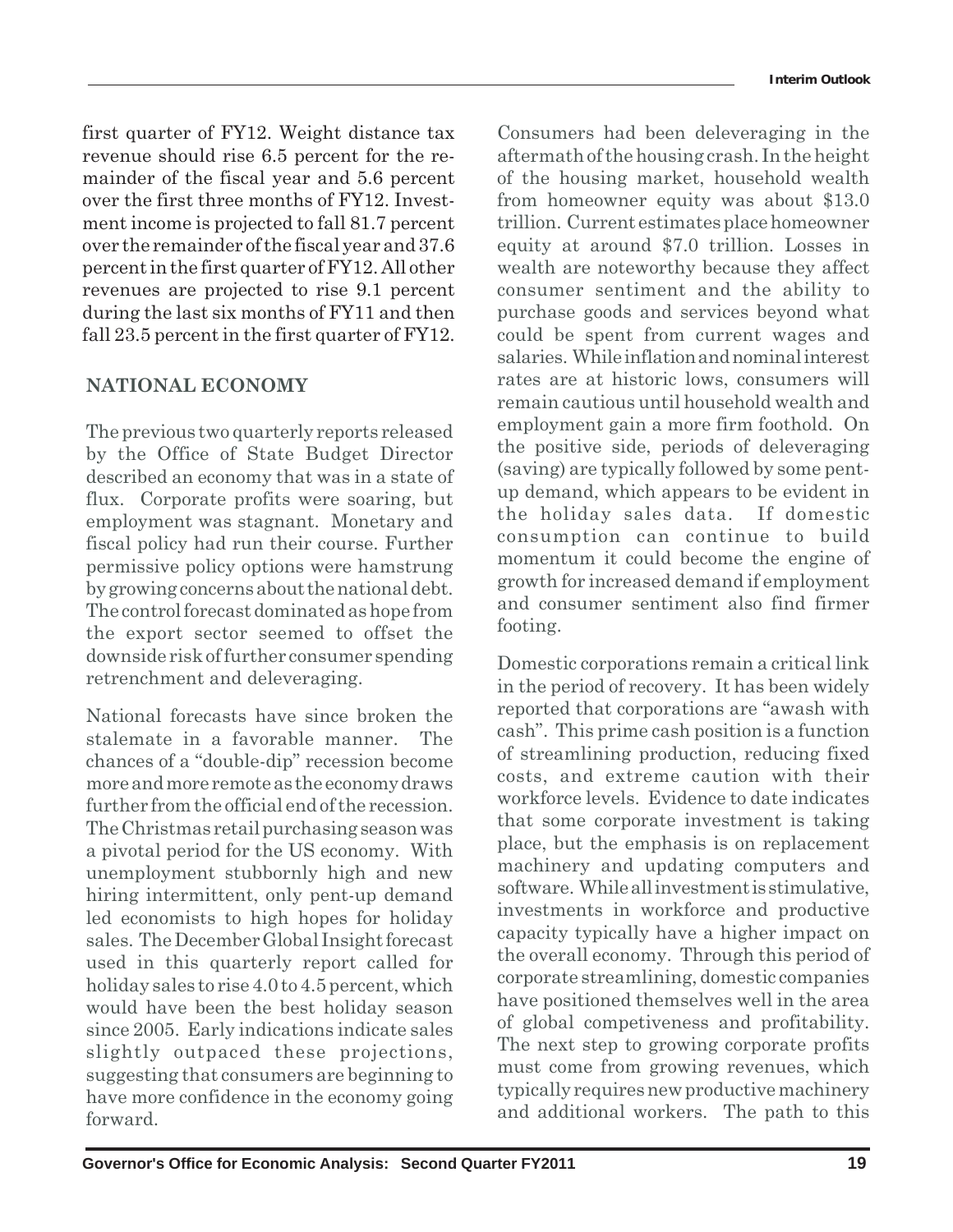stage of the recovery is unclear. It will be required, however, to advance the economy beyond the tepid growth of the current fragile recovery.

Foreign trade is the other critically watched segment of the national economy. This segment of the economy is very important for establishing the expectations of businesses. Europe and Japan are expected to see slightly stronger growth in the upcoming quarters. Emerging markets will likely see slower growth, but they will continue to grow three times faster than the developed world. Foreign trade creates a more sustainable source of demand through net exports. When foreign companies purchase domestically produced goods and services, demand rises. Businesses respond by increasing productive capacity and hiring additional workers. If export demand can backfill weak domestic consumer demand, then increased demand will perpetuate as consumer demand will come on the backside through additional employment opportunities and eventually higher wages. The major challenge to sustainable export-led growth remains to be world banking interventions, but lower unit labor cost in the US will help sustain exports.

Unfortunately, the inherent lagging nature of the employment rebound has several consequences that add considerable uncertainty to the current economic forecast. Employment, at least the wages and salaries from employment, is highly correlated with household consumption, which in turn is a driver for many other elements of the economy. Uncertainty about employment has a dampening effect on two of the largest consumer goods – housing and vehicles. This uncertainty is compounded by the aftermath of the financial crisis, as consumer lending has tightened especially as it pertains to higher-risk loans. The arguments above would suggest that until the employment picture becomes more clear, sectors like housing, automobiles, and business planned investment will likely tread water.

Like most economic forecasts, there are both upside and downside risks to this control forecast. The single largest downside concern is that the economy will not progress without further stimulative policy. Fiscal stimulus spending, homebuyer tax credits, the inventory cycle, and other transitory boosts to the economy were great countercyclical stabilizers, but they do not secure sources of sustainable long-term aggregate demand. Until a source of demand emerges sustainably, the pessimistic scenario contemplates a w-shaped recession stemming from increasingly fragile financial and equity markets. Ripple effects from that financial market uncertainty would then permeate all of the typical broader economic aggregates.

The upside risk involves a scenario where the private sector recovers more quickly than expected. Financial markets will respond by easing credit to consumers who are ready to start buying again after a long period of deleveraging. Global Insight has assigned a 20 percent probability to the pessimistic scenario and a 20 percent probability to the upside scenario. All of the state economic and revenue projections use only the control from Global Insight, which continues to carry an overwhelming majority as the desired point estimate.

#### **KENTUCKY ECONOMY**

By most accounts, the losses endured by Kentucky from the national recession that ended in June 2009 were somewhat less severe than most states. The loss of household wealth was muted in Kentucky since the Commonwealth never really experienced a pronounced run-up in home values. Second, Kentucky's abundance of coal provided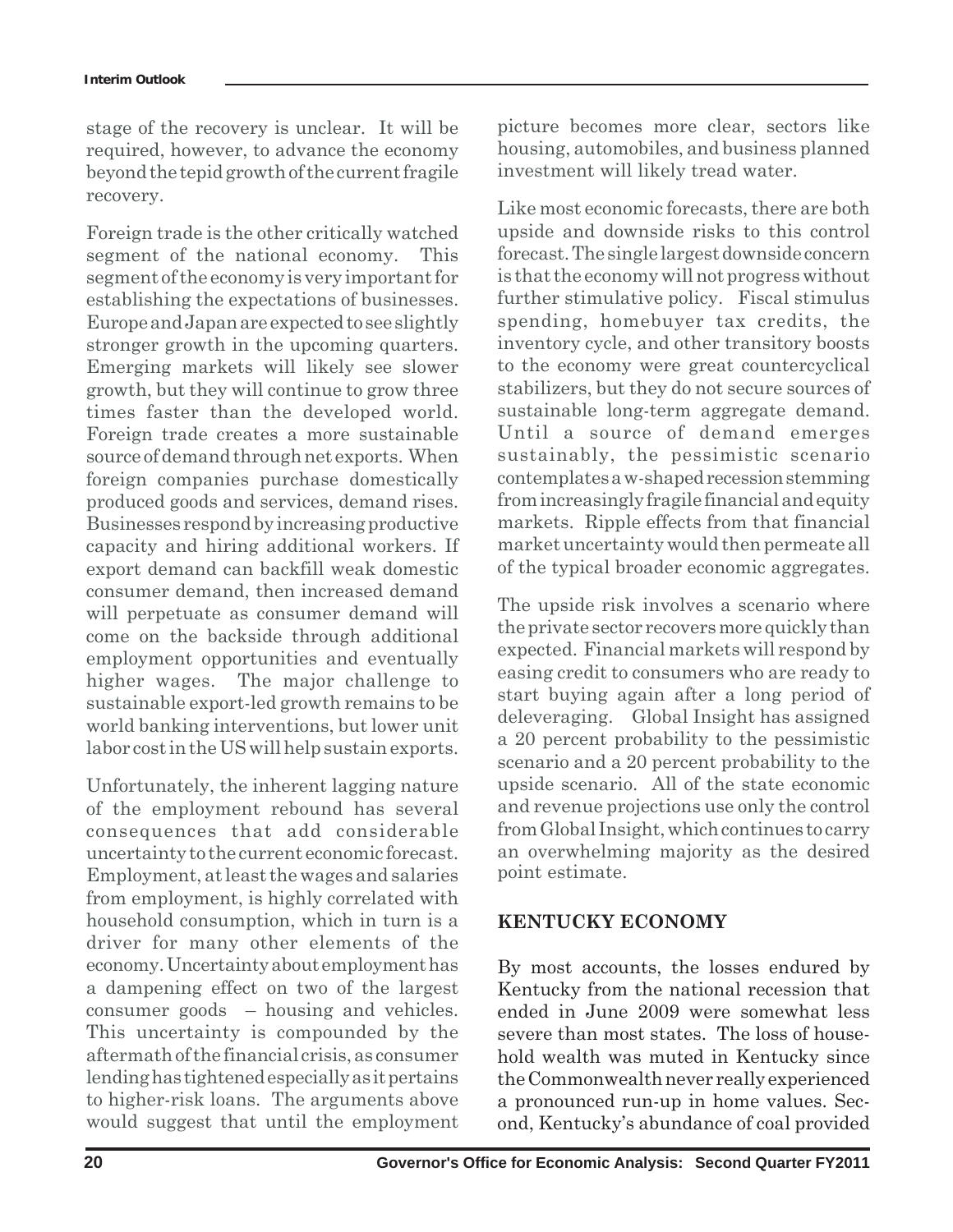mix of manufacturing employment rather CFG during the December 2009 official esti stable employment and wealth in the mining sector. Finally, Kentucky has a broad than an overreliance in a single industry. The automobile industry was one of the first sectors to rebound from the recession, and Kentucky is overrepresented in the automotive industries.

A comparison of Tables 7 and 8 show that personal income growth in Kentucky is expected to be 3.3 percent in FY11 compared to the 3.8 percent national average. The rebound in employment for Kentucky will likely be slower, but the peak to trough declines were less severe in Kentucky.

In summary, the forecast calls for growth much in line with the projections used by the CFG during the December 2009 official estimates. The projections for some of the national economic aggregates have actually increased since the official estimates, but the main revenue drivers (employment, wages, and personal income) are very much congruous with the official estimates. One positive note is that the upside and downside risks have equalized at a 20 percent chance. In earlier reports, the pessimistic risk outweighed the optimistic scenarios, but recent data trends have given more reason for equal weighting.

|                                            |             | Q3 & Q4     |           |
|--------------------------------------------|-------------|-------------|-----------|
|                                            | <b>FY11</b> | <b>FY10</b> | $%$ Chg   |
| <b>United States</b>                       |             |             |           |
| <b>Real GDP</b>                            | 13,481.0    | 13,166.9    | 2.4       |
| <b>Real Consumption</b>                    | 9,499.0     | 9,250.5     | 2.7       |
| <b>Real Investment</b>                     | 1,808.3     | 1,740.9     | 3.9       |
| <b>Real Government Expenditures</b>        | 2,573.7     | 2,552.6     | 0.8       |
| <b>Real Exports</b>                        | 1,761.1     | 1,634.3     | 7.8       |
| Real Imports                               | 2,172.1     | 2,028.0     | 7.1       |
| Personal Income (\$ billions)              | 12,908.2    | 12,433.7    | 3.8       |
| Wage & Salary (\$ billions)                | 6,611.3     | 6,340.1     | 4.3       |
| Inflation (% chg CPI)                      | 0.3         | 0.1         | <b>NA</b> |
| Industrial Production Index (% chg)        | 0.7         | 1.7         | <b>NA</b> |
| Civilian Labor Force (millions)            | 154.6       | 153.9       | 0.4       |
| <b>Total Nonfarm Employment (millions)</b> | 131.2       | 130.0       | 0.9       |
| Manufacturing Employment (millions)        | 11.8        | 11.6        | 1.2       |
| Unemployment Rate (percent)                | 9.6         | 9.7         | NA        |
| Kentucky                                   |             |             |           |
| Personal Income (\$ millions)              | 148,079.5   | 143,393.5   | 3.3       |
| Wage & Salary (\$ millions)                | 74,373.1    | 71,702.0    | 3.7       |
| Non-farm Employment (thousands)            | 1,787.5     | 1,767.1     | 1.2       |
| Goods Producing (thousands)                | 306.5       | 300.5       | 2.0       |
| Service Providing (thousands)              | 1,159.7     | 1,140.5     | 1.7       |
| Government (thousands)                     | 321.3       | 326.1       | $-1.5$    |

#### **Second Half of FY10 & FY11 Table 7 US and KY Economic Outlook**

Not Seasonally Adjusted. Real series are in billions of chained 2000 dollars. Data for FY11 Q3 & Q4 are estimates based on the IHS Global Insight Control scenario.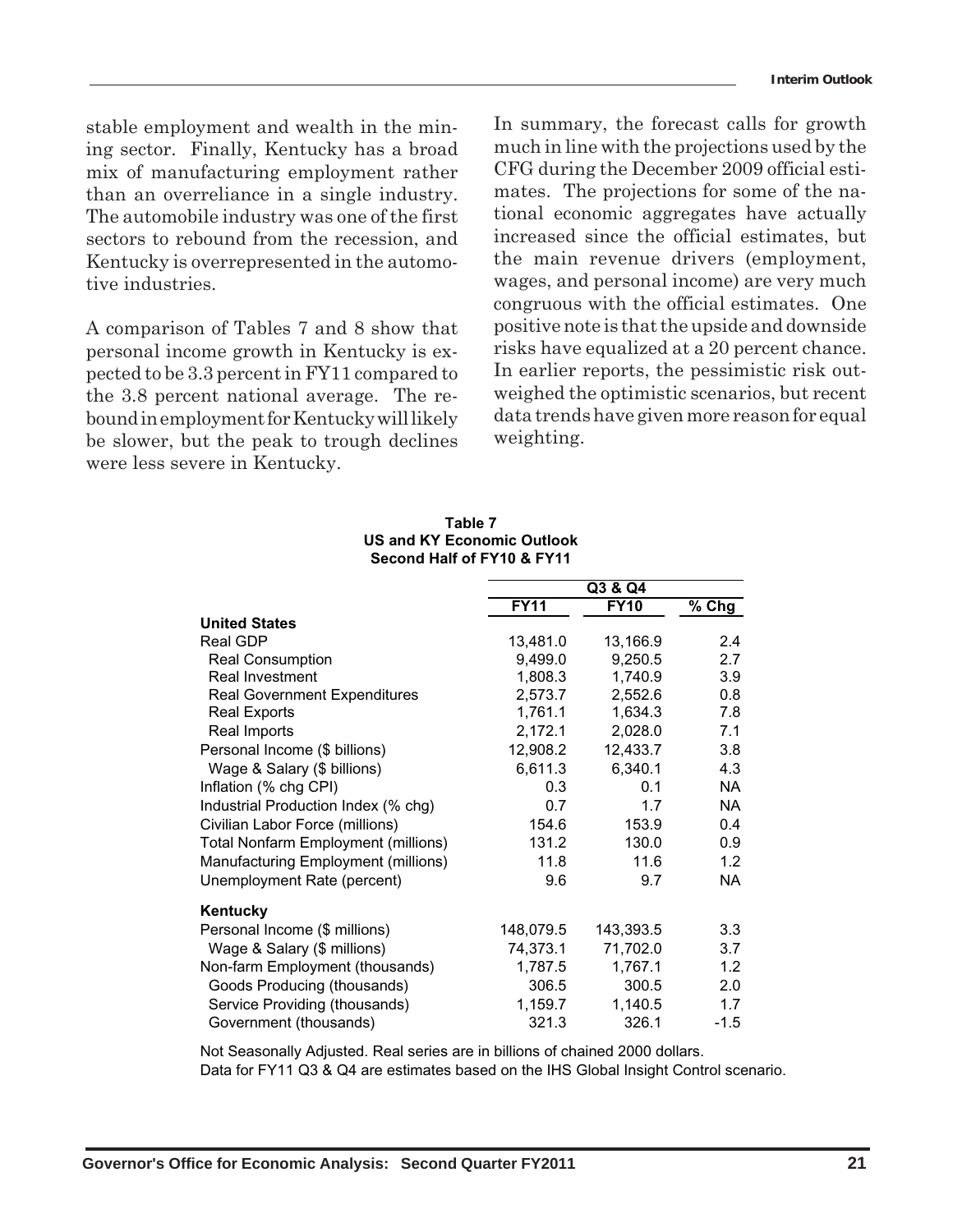|                                            | 1 11 3 t Quallei UI I I I I QI I I L |                   |                     |
|--------------------------------------------|--------------------------------------|-------------------|---------------------|
|                                            |                                      | Q1                |                     |
|                                            | <b>FY12</b>                          | $\overline{FY11}$ | $\overline{\%}$ Chg |
| <b>United States</b>                       |                                      |                   |                     |
| Real GDP (\$ billions)                     | 13,595.7                             | 13,277.4          | 2.4                 |
| <b>Real Consumption</b>                    | 9,596.9                              | 9,340.3           | 2.7                 |
| <b>Real Investment</b>                     | 1,842.5                              | 1,844.7           | $-0.1$              |
| <b>Real Government Expenditures</b>        | 2,568.3                              | 2,590.1           | $-0.8$              |
| <b>Real Exports</b>                        | 1,811.4                              | 1,677.5           | 8.0                 |
| Real Imports                               | 2,230.7                              | 2,184.2           | 2.1                 |
| Personal Income (\$ billions)              | 13,072.7                             | 12,600.4          | 3.7                 |
| Wage & Salary (\$ billions)                | 6,710.7                              | 6,440.2           | 4.2                 |
| Inflation (% chg CPI)                      | 0.4                                  | 0.4               | <b>NA</b>           |
| Industrial Production Index (% chg)        | 0.7                                  | 1.3               | <b>NA</b>           |
| Civilian Labor Force (millions)            | 155.1                                | 153.9             | 0.8                 |
| <b>Total Nonfarm Employment (millions)</b> | 132.0                                | 130.3             | 1.3                 |
| Manufacturing Employment (millions)        | 11.9                                 | 11.7              | 1.7                 |
| Unemployment Rate (percent)                | 9.5                                  | 9.6               | <b>NA</b>           |
| Kentucky                                   |                                      |                   |                     |
| Personal Income (\$ millions)              | 149,804.2                            | 144,586.7         | 3.6                 |
| Wage & Salary (\$ millions)                | 75,465.7                             | 72,240.1          | 4.5                 |
| Non-farm Employment (thousands)            | 1,793.8                              | 1,772.4           | 1.2                 |
| Goods Producing (thousands)                | 306.9                                | 301.8             | 1.7                 |
| Service Providing (thousands)              | 1,166.4                              | 1,146.4           | 1.7                 |
| Government (thousands)                     | 320.5                                | 324.2             | $-1.2$              |

#### **First Quarter of FY11 & FY12 Table 8 US and KY Economic Outlook**

Not Seasonally Adjusted. Real series are in billions of chained 2000 dollars. Data for FY12 Q1 are estimates based on the IHS Global Insight Control scenario. Source: IHS Global Insight Inc., December 2, 2010 data release

#### **Table 9 Summary of US Economy Series Quarterly Growth Rates FY11 Q1, Q2, Q3, Q4 & FY12 Q1**

|                                     |               |                 | <b>FY11</b>     |                 | <b>FY12</b>     |
|-------------------------------------|---------------|-----------------|-----------------|-----------------|-----------------|
|                                     | Q1            | Q2              | Q3              | Q4              | Q1              |
|                                     | <b>Actual</b> | <b>Estimate</b> | <b>Estimate</b> | <b>Estimate</b> | <b>Estimate</b> |
| Real GDP                            | 3.2           | 2.7             | 2.3             | 2.4             | 2.4             |
| <b>Real Consumption</b>             | 2.0           | 2.4             | 2.6             | 2.7             | 2.7             |
| Real Investment                     | 23.4          | 13.0            | 6.4             | 1.5             | $-0.1$          |
| <b>Real Government Expenditures</b> | 1.2           | 1.3             | 1.4             | 0.3             | $-0.8$          |
| <b>Real Exports</b>                 | 12.6          | 8.6             | 7.9             | 7.6             | 8.0             |
| Real Imports                        | 16.1          | 11.7            | 10.1            | 4.3             | 2.1             |
| Personal Income (\$ billions)       | 3.6           | 4.1             | 4.1             | 3.6             | 3.7             |
| Consumer Price Index (1992-99=100)  | 1.2           | 1.1             | 1.0             | 1.4             | 1.4             |
| Industrial Production Index         | 6.6           | 5.0             | 3.9             | 2.8             | 2.2             |
|                                     |               |                 |                 |                 |                 |

Source: IHS Global Insight Inc., December 2, 2010 data release Quarter-over-same-quarter-last-year growth rates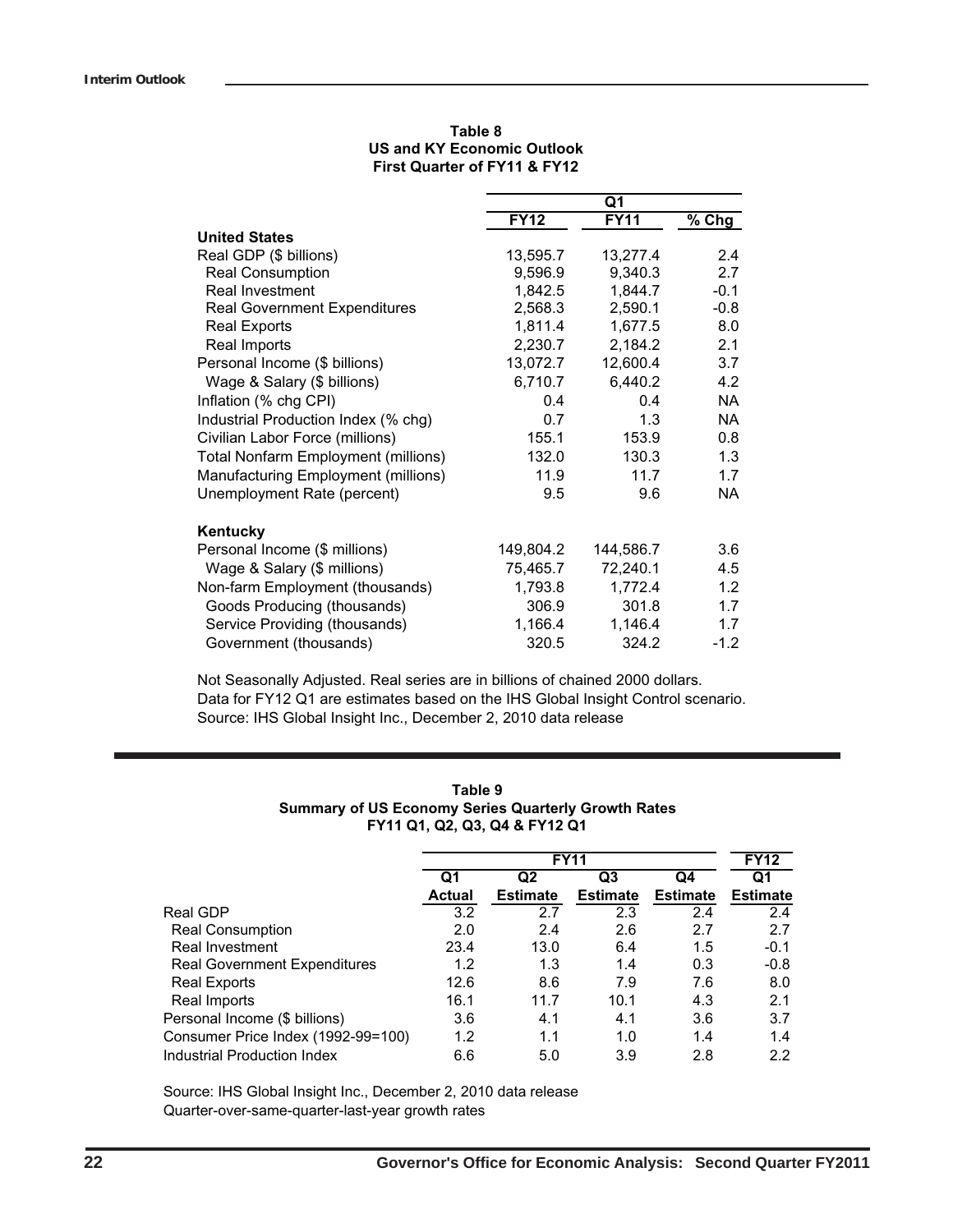## **APPENDIX**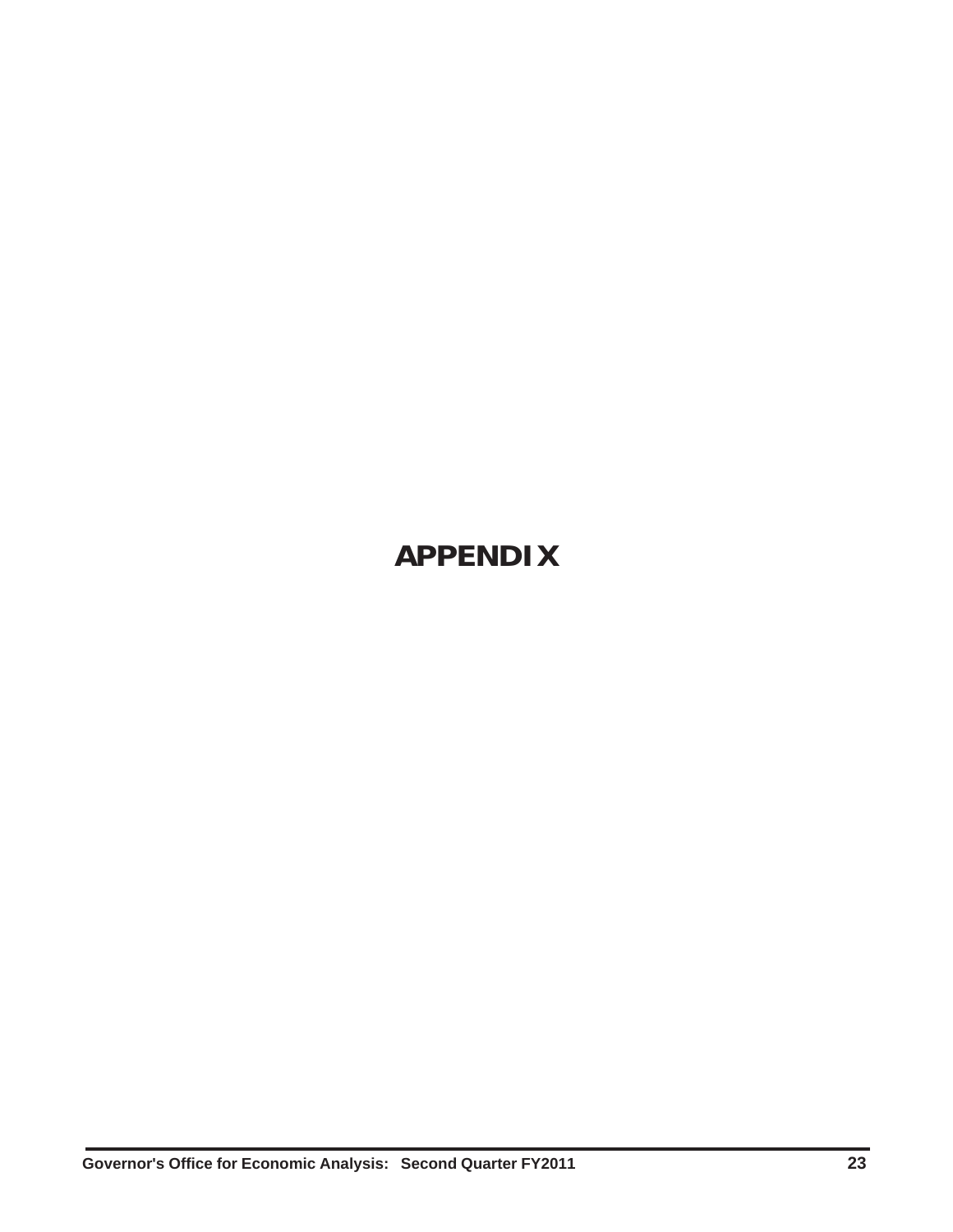#### **KENTUCKY STATE GOVERNMENT - GENERAL FUND REVENUE**

|                                                                            | <b>Second Quarter</b><br>FY 2011 | <b>Second Quarter</b><br>FY 2010 | % Change                 | Year-To-Date<br>FY 2011 | Year-To-Date<br>FY 2010 | % Change                 |
|----------------------------------------------------------------------------|----------------------------------|----------------------------------|--------------------------|-------------------------|-------------------------|--------------------------|
| <b>TOTAL GENERAL FUND</b>                                                  | \$2,298,360,130                  | \$2,162,364,860                  | 6.3%                     | \$4,353,455,925         | \$4,130,818,311         | 5.4%                     |
| Tax Receipts                                                               | \$2,208,186,199                  | \$2,072,303,359                  | 6.6%                     | \$4,198,380,061         | \$3,971,401,533         | 5.7%                     |
| Sales and Gross Receipts                                                   | \$860,905,811                    | \$819,478,348                    | 5.1%                     | \$1,730,558,647         | \$1.667.630.417         | 3.8%                     |
| <b>Beer Consumption</b>                                                    | 1,447,280                        | 2,177,939                        | $-33.5%$                 | 3,239,317               | 3,912,229               | $-17.2%$                 |
| <b>Beer Wholesale</b>                                                      | 13,013,403                       | 11,775,249                       | 10.5%                    | 27,836,959              | 26,219,143              | 6.2%                     |
| Cigarette                                                                  | 66,934,536                       | 67,298,720                       | $-0.5%$                  | 135,935,849             | 141,487,351             | $-3.9%$                  |
| <b>Distilled Spirits Case Sales</b>                                        | 28,641                           | 27,275                           | 5.0%                     | (287, 866)              | 54,476                  | ---                      |
| <b>Distilled Spirits Consumption</b><br><b>Distilled Spirits Wholesale</b> | 2,792,090<br>7,333,476           | 2,673,852<br>6,963,744           | 4.4%<br>5.3%             | 5,559,929<br>14,238,493 | 5,383,695<br>13,768,486 | 3.3%<br>3.4%             |
| Insurance Premium                                                          | 10,798,710                       | 12,422,794                       | $-13.1%$                 | 40,471,956              | 40,108,708              | 0.9%                     |
| Pari-Mutuel                                                                | 673,880                          | 474,324                          | 42.1%                    | 2,619,216               | (1,076,588)             | $\overline{\phantom{a}}$ |
| Race Track Admission                                                       | 59,915                           | 45,180                           | 32.6%                    | 146,651                 | 137,878                 | 6.4%                     |
| Sales and Use                                                              | 732,928,187                      | 690.912.974                      | 6.1%                     | 1,450,157,680           | 1,384,808,452           | 4.7%                     |
| Wine Consumption                                                           | 656,510                          | 627,188                          | 4.7%                     | 1,259,055               | 1,207,468               | 4.3%                     |
| Wine Wholesale                                                             | 3,479,412                        | 3,211,885                        | 8.3%                     | 6,858,188               | 6,098,894               | 12.4%                    |
| <b>Telecommunications Tax</b>                                              | 15,396,765                       | 15,710,078                       | $-2.0%$                  | 31,550,380              | 34,770,933              | $-9.3%$                  |
| <b>OTP</b>                                                                 | 5,340,136                        | 5,109,179                        | 4.5%                     | 10,909,801              | 10,565,582              | 3.3%                     |
| Floor Stock Tax                                                            | 22,871                           | 47,969                           | $-52.3%$                 | 63,039                  | 183,709                 | $-65.7%$                 |
|                                                                            |                                  |                                  |                          |                         |                         |                          |
| License and Privilege                                                      | \$144,634,290                    | \$112,925,759                    | 28.1%                    | \$278,979,400           | \$221,041,335           | 26.2%                    |
| Alc. Bev. License Suspension                                               | 94.290                           | 137,425                          | $-31.4%$                 | 193,540                 | 205,775                 | $-5.9%$                  |
| Coal Severance                                                             | 72,190,401                       | 64,984,087                       | 11.1%                    | 145,030,253             | 131,827,275             | 10.0%                    |
| <b>Corporation License</b>                                                 | 5.512.812                        | 988,596                          | 457.6%<br>$-56.9%$       | 8,916,553               | 1,667,129               | 434.8%                   |
| Corporation Organization<br>Occupational Licenses                          | 9,456<br>31,382                  | 21,920<br>31,703                 | $-1.0%$                  | 28,868<br>64,484        | 123,650<br>73,020       | $-76.7%$<br>$-11.7%$     |
| Oil Production                                                             | 1,928,101                        | 1,698,318                        | 13.5%                    | 3,749,683               | 3,541,827               | 5.9%                     |
| Race Track License                                                         | 103,750                          | 105,500                          | $-1.7%$                  | 208,750                 | 218,000                 | $-4.2%$                  |
| <b>Bank Franchise Tax</b>                                                  | 414,863                          | (262, 391)                       | ---                      | 2,903,880               | (428, 141)              | ---                      |
| <b>Driver License Fees</b>                                                 | 148,269                          | 141,897                          | 4.5%                     | 313,333                 | 298,860                 | 4.8%                     |
| <b>Minerals Severance</b>                                                  | 4,024,929                        | 4,267,775                        | $-5.7%$                  | 8,002,226               | 7,894,807               | 1.4%                     |
| Natural Gas Severance                                                      | 6,670,799                        | 4,674,479                        | 42.7%                    | 11,807,270              | 8,951,520               | 31.9%                    |
| <b>Limited Liability Entity</b>                                            | 53,505,238                       | 36,136,450                       | 48.1%                    | 97,760,561              | 66,667,614              | 46.6%                    |
| Income                                                                     | \$885,104,809                    | \$843,799,437                    | 4.9%                     | \$1,800,707,652         | \$1,707,267,033         | 5.5%                     |
| Corporation                                                                | 56,022,973                       | 55,387,067                       | 1.1%                     | 125,924,331             | 104,428,337             | 20.6%                    |
| Individual                                                                 | 829,081,835                      | 788,412,371                      | 5.2%                     | 1,674,783,320           | 1,602,838,697           | 4.5%                     |
| Property                                                                   | \$299,216,380                    | \$275,837,863                    | 8.5%                     | \$350,841,882           | \$335,972,059           | 4.4%                     |
| Building & Loan Association                                                | $\Omega$                         | $\mathbf{0}$                     | $\overline{\phantom{a}}$ | (53, 180)               | 91.143                  | $\overline{a}$           |
| General - Real                                                             | 185,355,800                      | 173,533,717                      | 6.8%                     | 184,671,832             | 173,668,519             | 6.3%                     |
| General - Tangible                                                         | 93,210,570                       | 84,796,773                       | 9.9%                     | 115,511,607             | 107,140,251             | 7.8%                     |
| Omitted & Delinquent                                                       | 5,118,238                        | 196,249                          | 2508.0%                  | 20,433,744              | 13,552,140              | 50.8%                    |
| <b>Public Service</b>                                                      | 15,023,073                       | 17,307,355                       | $-13.2%$                 | 29,532,705              | 40,829,052              | $-27.7%$                 |
| Other                                                                      | 508.699                          | 3,770                            | 13393.6%                 | 745,176                 | 690,953                 | 7.8%                     |
| Inheritance                                                                | \$9,493,103                      | \$11,083,200                     | $-14.3%$                 | \$20,826,110            | \$22,252,097            | $-6.4%$                  |
| Miscellaneous                                                              | \$8,831,806                      | \$9,178,750                      | $-3.8%$                  | \$16,466,369            | \$17,238,593            | $-4.5%$                  |
| <b>Legal Process</b>                                                       | 5,028,624                        | 5,524,474                        | $-9.0%$                  | 10,237,125              | 11,304,004              | $-9.4%$                  |
| T. V. A. In Lieu Payments                                                  | 3,783,341                        | 3,654,277                        | 3.5%                     | 6,183,626               | 5,934,096               | 4.2%                     |
| Other                                                                      | 19,841                           | 0                                | ---                      | 45,619                  | 493                     | 9155.3%                  |
| Nontax Receipts                                                            | \$89,111,827                     | \$89,572,328                     | $-0.5%$                  | \$153,446,712           | \$158,006,853           | $-2.9%$                  |
| <b>Departmental Fees</b>                                                   | 6,209,670                        | 4,276,737                        | 45.2%                    | 12,048,668              | 11,775,589              | 2.3%                     |
| <b>PSC Assessment Fee</b>                                                  | 45,653                           | 45,812                           | $-0.3%$                  | 8,915,158               | 8,255,969               | 8.0%                     |
| Fines & Forfeitures                                                        | 6,591,148                        | 7,713,691                        | $-14.6%$                 | 12,900,746              | 15,199,166              | $-15.1%$                 |
| Interest on Investments                                                    | 159,573                          | 224,029                          | $-28.8%$                 | 350,156                 | 423,750                 | $-17.4%$                 |
| Lottery                                                                    | 50,000,000                       | 49,000,000                       | 2.0%                     | 95,000,000              | 93,000,000              | 2.2%                     |
| Sale of NO <sub>x</sub> Credits                                            | 0                                | 140,650                          | $-100.0%$                | 22,513                  | 601,430                 | $-96.3%$                 |
| Miscellaneous                                                              | 26,105,782                       | 28,171,409                       | $-7.3%$                  | 24,209,472              | 28,750,948              | $-15.8%$                 |
| Redeposit of State Funds                                                   | \$1,062,104                      | \$489,173                        | 117.1%                   | \$1,629,152             | \$1,409,924             | 15.5%                    |